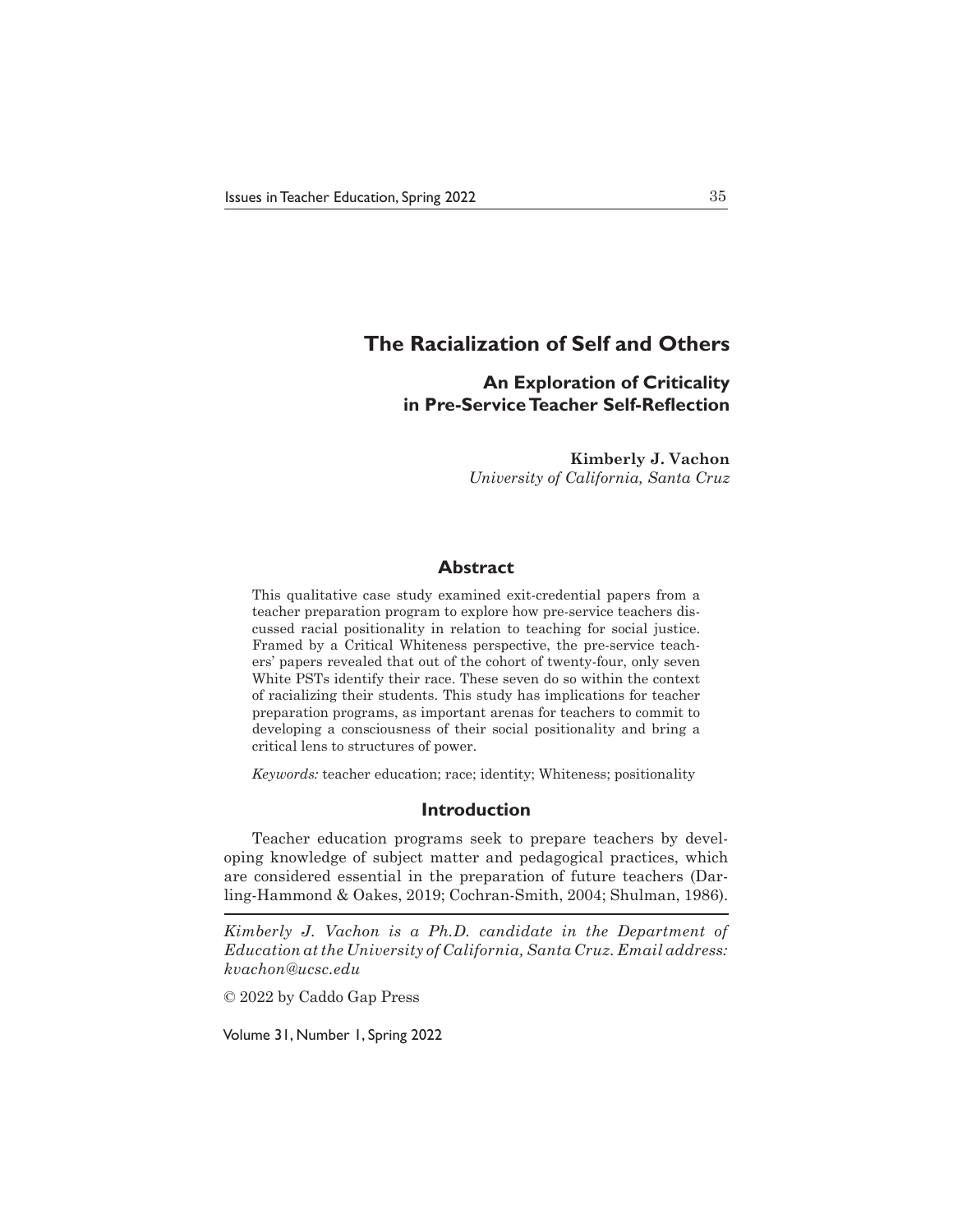However, as pre-service teachers prepare to enter the classroom, how well are they expected to know themselves? Furthermore, how are the systems that take part in shaping knowledge of the self being examined? The 2015-2016 school year was the first time that students of color were the majority (51%) in the United States K-12 population and yet the teacher workforce has remained mostly homogenous with 89% of elementary teachers identified as female and 80% identified as White (National Center for Education Statistics, 2019). This is significant because the consequences of racial discrimination are less prevalent for White teachers; they are less likely to be aware of the harm caused by racial stereotypes that permeate U.S. culture and thus may more frequently engage in a deficit framing of their students of color (Hambacher & Ginn, 2021; Sleeter and Zavala, 2020; Varghese et al., 2019). Given the racially different make-up of the U.S. teaching and student populations, it is imperative for pre-service teachers to understand their own social and cultural backgrounds and how they are positioned in contexts of power and dominant ideologies in American society (Achinstein & Aguirre, 2008; Cochran-Smith, 2004; Daniels & Varghese, 2019; Gay & Kirkland, 2003; Kohli et al., 2021; Sleeter, 2001; Utt & Tochluk, 2016).

A main impetus for criticality in reflection on individual and systemic positionality is the persistence of racism and maintenance of White supremacy through colorblind ideology. As Bonilla-Silva (2003) outlines in his book *Racism without Racists*:

Color-blind racism serves today as the ideological armor for a covert and institutionalized system in the post-civil rights era. And the beauty of this new ideology is that it aids in the maintenance of White privilege without fanfare, without naming those who it subjects and those who it rewards. (p.15)

The notion of colorblindness is appealing to well-intentioned White people because it assumes everyone is equal and deserves equal treatment indicated by the sentiment *we are all the same*. By avoiding a discussion of race, White people believe they are being polite and that to see racial difference is to admit that we are not all the same. And yet, the reality is that while race and racialization are socially constructed, those who are racialized in the United States have a markedly different experience due to systemically engrained practices that confer power and privilege to White people.

Some progressive teacher education programs (TEPs) seek to develop racial consciousness in their teachers by bolstering social and cultural competence and combatting notions of colorblindness (Co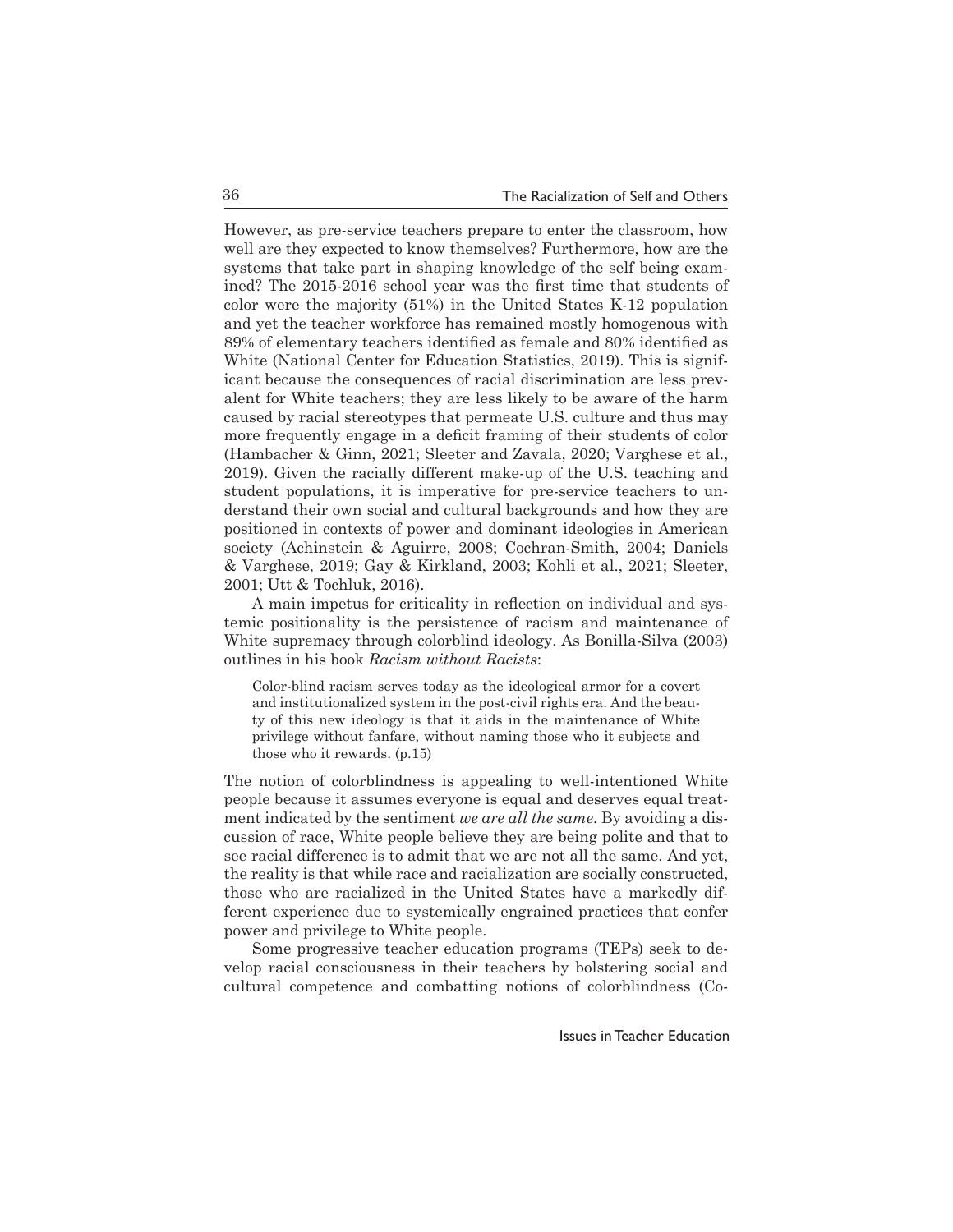chran-Smith, 1995; Gay & Kirkland, 2003; Hambacher & Ginn, 2021; Ladson-Billings, 1995; Sleeter, 2001; Varghese et al., 2019). In particular, examining "teacher identity" is a means to reflect on teaching practices and on how one's biography and positionality influence the lenses through which one teaches. Various methods of critical reflection on social identities (race, class, gender) are utilized in progressive teacher education such as developing culturally relevant pedagogical practices (Ladson-Billings, 1995), conducting autoethnography and autobiography projects, and critically analyzing multimedia and historical artifacts (Hambacher & Ginn, 2021). Due to the importance of teacher positionality and its potential influence on future K-12 students, this study examines if and how multi-subject pre-service teachers critically self-reflect on their racial identities particularly in relationship to equity and social justice in schools. Consequently, the research questions that guide this study include:

1. How do pre-service teachers talk about their positionality in regards to race?

2. How do pre-service teachers describe the process of self-examination around their social identities?

# **Theoretical Framework**

This article is guided by literature from Critical Whiteness studies (Castagno, 2014; Picower, 2009; Philip & Benin, 2014; Twine & Gallagher, 2008) and theory on teacher education as mediator (Philip & Benin, 2014) which inform an analysis of the narratives and constructions of Self presented by the pre-service teachers in this study.

#### **Critical Whiteness Studies**

Pre-service teachers are not the only homogenous group in teacher education. In 2017, the National Center for Education Statistics reported that out of 1.5 million full-time faculty in degree-granting postsecondary institutions, 76% were White (National Center for Education Statistics, 2018). Thus, the chances that most instructors are White in a teacher education program are quite high. While the implications of Whiteness are often examined in K-12 teachers and classrooms, teacher education programs are also racialized organizations (Ray, 2019) that rely on dominant (white) norms. Considering the role that state systems and institutions have in shaping and categorizing identities (Goldberg, 2002; Philip & Benin, 2014), the presence of Whiteness as an ideology and norm in teacher education cannot be ignored, which is why I chose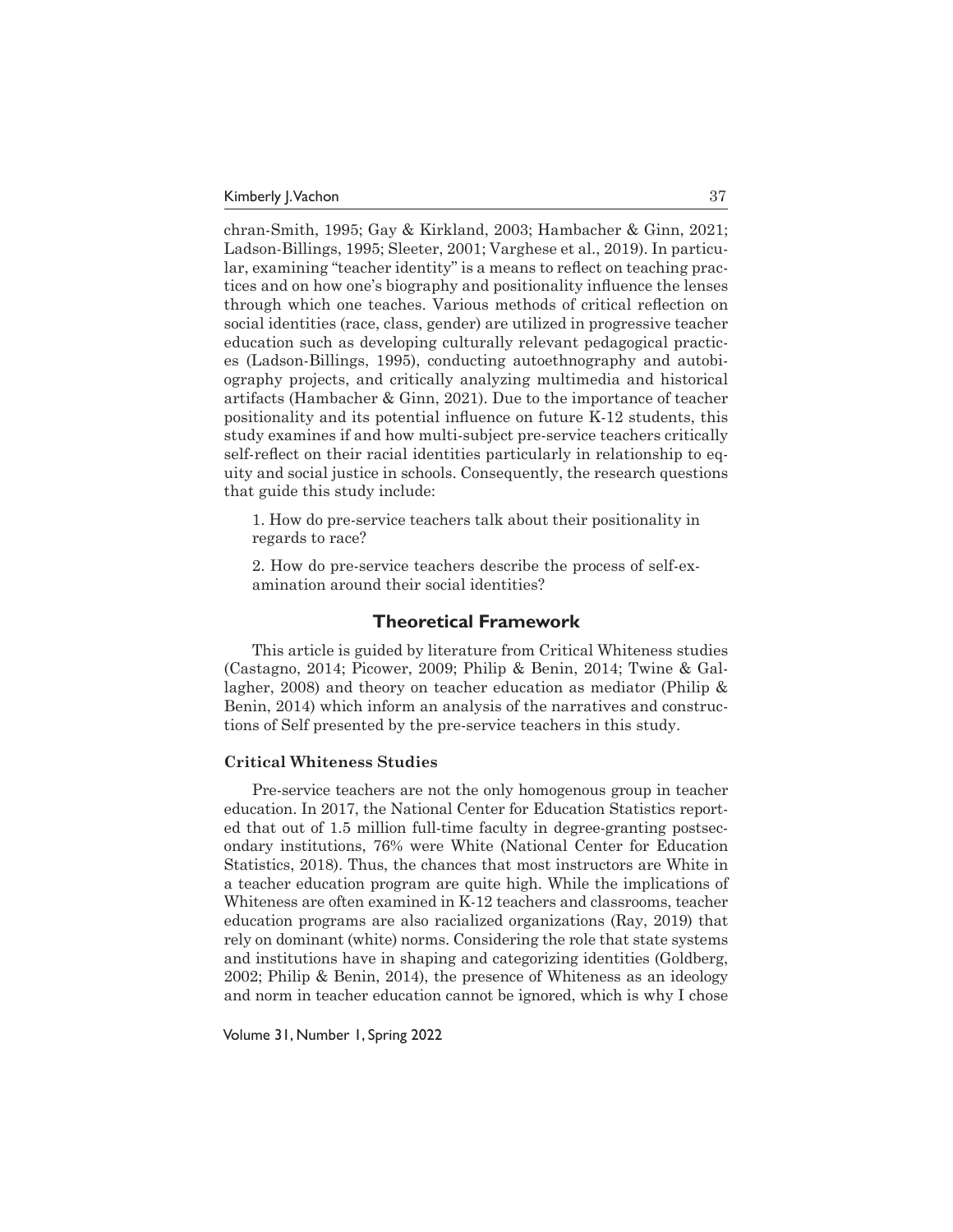to use perspectives from Critical Whiteness studies as a theoretical lens for this study. Throughout this article, I rely on the following definitions of Whiteness, White supremacy, and White privilege:

Whiteness is a sociohistorical form of consciousness, given birth at the nexus of capitalism, colonial rule, and the emergent relationships among dominant subordinate groups. Whiteness constitutes and demarcates ideas, feelings, knowledge, social practices, cultural formations, and systems of intelligibility that are identified with or attributed to white people and that are invested in by white people as 'white'... As a lived domain of meaning, whiteness represents particular social and historical formations that are reproduced through specific discursive and material processes and circuits of desire and power. (McLaren, 1998, p. 66)

According to McLaren (1998), Whiteness functions both as an ideology that informs and shapes identity, *as well as* it provides the foundation for institutions and societal systems. White privilege refers to the economic and social advantages White people receive due to their Whiteness (McIntosh, 1992), while White supremacy describes the systemic and institutional maintenance of those advantages (Lipsitz, 1998). Whiteness as an invisible default impacts all aspects of education, where hegemonic values such as meritocracy are given more weight than the recognition that racial construction is a political project creating an uneven playing field.

Critical Whiteness Studies (CWS) offer a field of scholarship that centers the invisible structures that uphold White supremacy, the privileges afforded to White people, and its ties to racism. Twine and Gallagher (2008) provide a comprehensive account of the development of CWS, beginning with W.E.B DuBois into the present and the "third wave". Particularly of note in regards to this project is the shift from viewing Whiteness primarily through an identity lens to focus on the "nuanced and locally specific ways in which Whiteness as a form of power is defined, deployed, performed, policed and reinvented" (Twine & Gallagher, 2008, p.5).

There have been many studies that explore White identity construction in teacher education. As a way to assess the work addressing Whiteness in teacher education and to suggest what future directions this line of research should take, Jupp et al. (2016) provide a robust compilation of scholarship regarding White teacher identity, specifically from 2004-2014. They have coded the articles from this time period into two categories: (1) White identity race-evasive studies, and (2) White identity race-visible studies. White identity race-evasive refers to the observed avoidance and resistance that White preservice teach-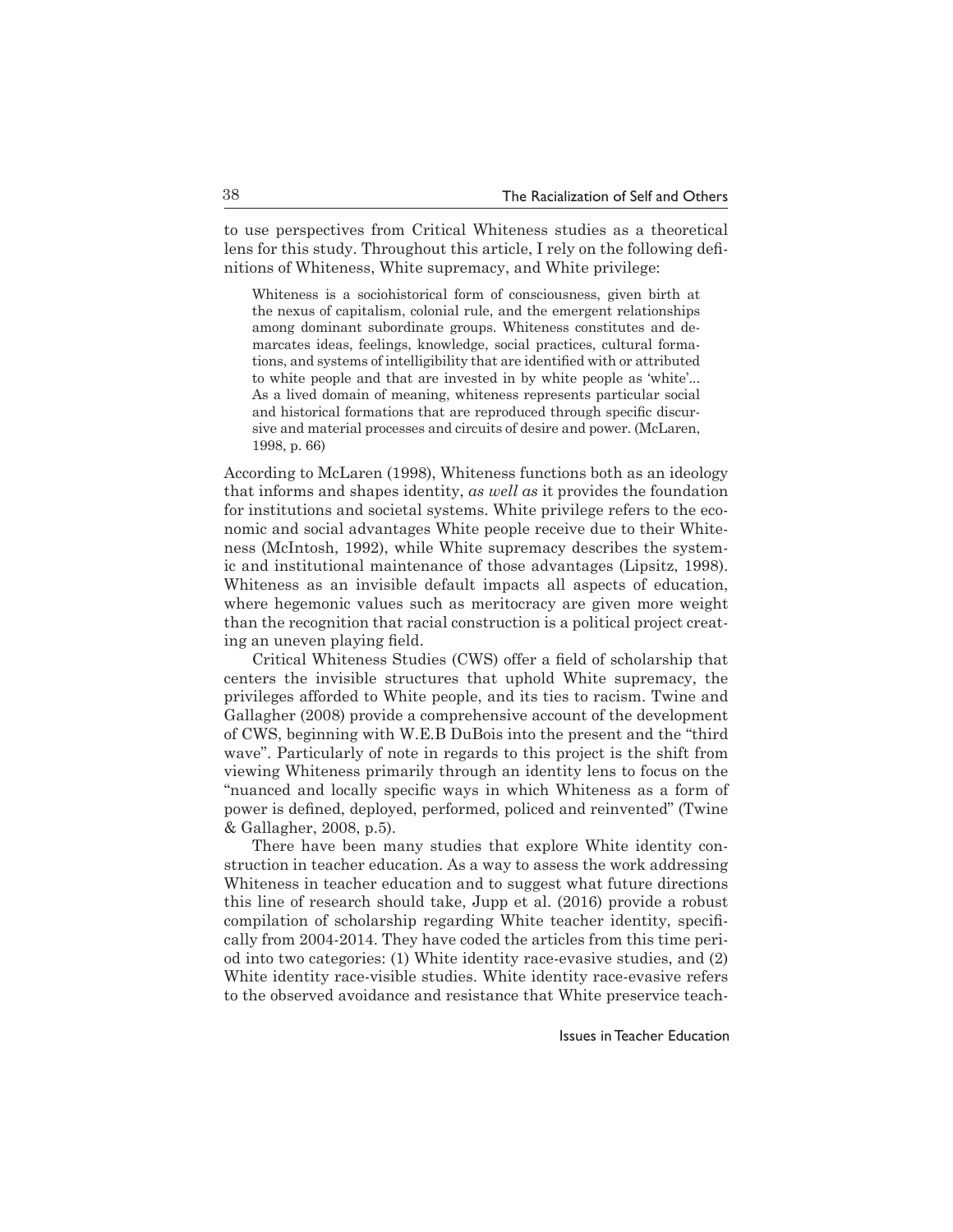ers partake in when confronted with issues of race, racism and White supremacy. Race-visible studies acknowledge White identity and White preservice teachers as having varying degrees of recognition of "race, class, culture, language, and other differences in students and themselves and understood differences as having potential for teaching and learning" (Jupp et al., 2016, p. 1168).

Frequently cited White identity race-evasive studies include Applebaum (2005), Castagno (2008, 2014), Garrett and Segall (2013), Gay and Kirkland (2003), Ohito (2016), and Picower (2009), all of whom examine different ways that White teachers engage in resistance and avoidance of discourse in race, racism and White domination. Whether through silence (Castagno, 2008), powerblindness (Castagno, 2014), maintained ignorance (Garrett & Segall, 2013), moral responsibility (Applebaum, 2005), or tools of Whiteness (Picower, 2009), these researchers demonstrate the varied ways White identity is constructed in order to avoid issues of race and racism.

Conversely, race-visible studies such as Crowley (2016) and Lensmire (2010) work towards complicating White identity with the purpose of revealing White preservice teachers to be a heterogenous group that is capable of varying degrees of recognition and awareness of race, racism and White supremacy. Lensmire (2010) adds to (and is indeed a part of establishing) the literature on White teacher identities that serves to "describe and theorize White identity and Whiteness in ways that avoid essentializing them, but that also keep in view White privilege and a larger White supremacist context" (p. 159). Lensmire's (2010) work serves as an example of a race visible study in that it seeks to explore the complexity of White identity. Researchers involved in this work posit that understanding the White racial identity as nuanced and messy may aid in the use of critical pedagogy with White students and social justice efforts in teacher education.

#### **Teacher Education as Mediator**

The research described above indicates the need for White teachers to critically reflect on their identities and suggests that teacher preparation programs are an integral place for this awareness to develop and transformation to occur. Hambacher and Ginn (2021) provide a helpful literature review that describes the various instructional methods teacher educators use in order to make race visible and salient for pre-service teachers. These practices include, but are not limited to, race-reflective writing assignments, digital storytelling and examining historical documents for critical family history exercises. The ma-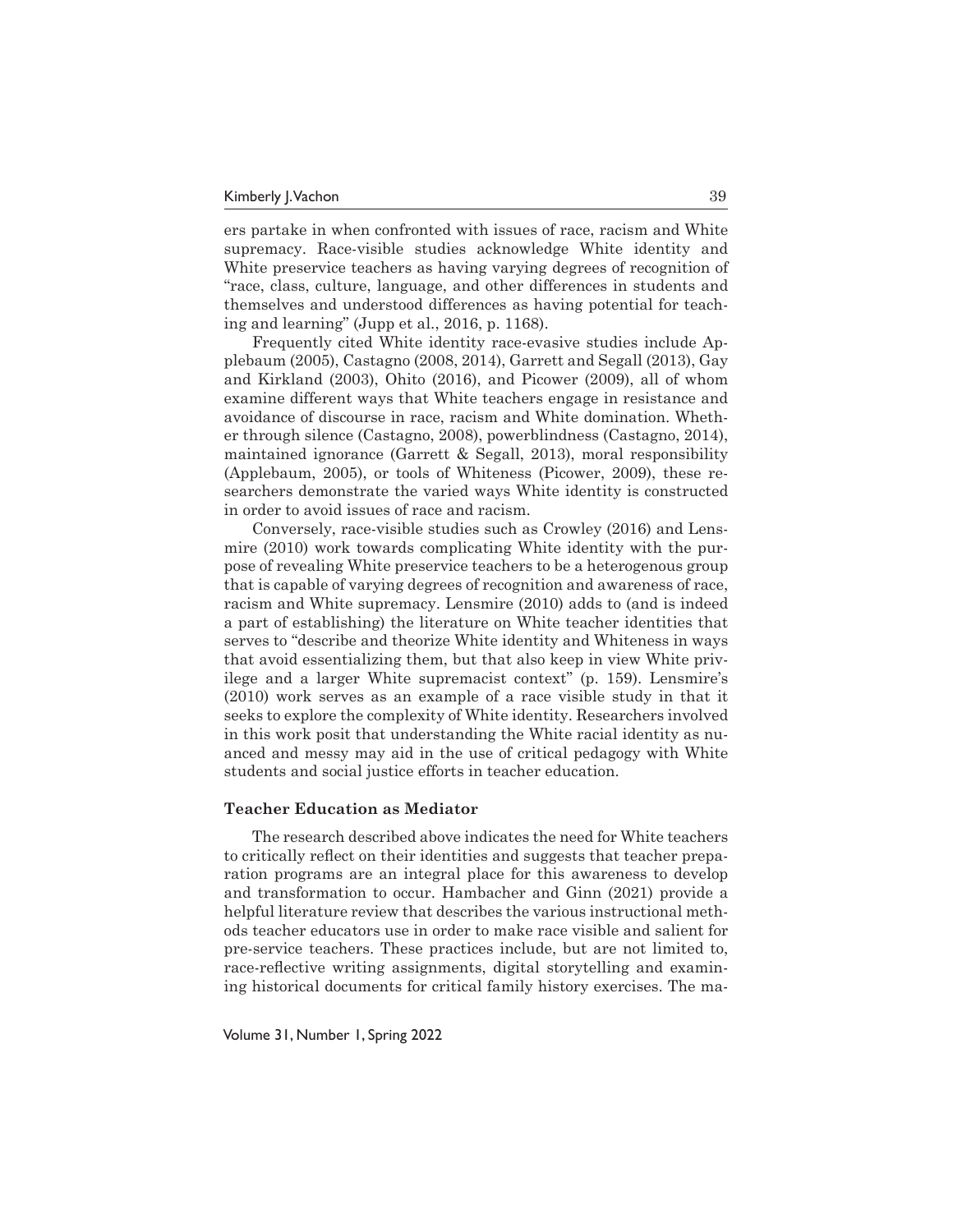jority of the studies the authors reviewed found PSTs resisting deep engagement with topics of race and racism, whether through relying on meritocracy to explain racial inequality, avoiding race talk yet embracing topics of "culture," or distrusting and discrediting the teacher educators who taught about racism and Whiteness in their courses. They also describe some teacher educators bringing attention to the emotionality brought up by discussions of race, as well as to the complexities of grappling with Whiteness in antiracist work, which alludes to some of the messiness that Lensmire (2010) posits that it is necessary for negotiating White identities. Ultimately, the authors call for an approach that moves beyond "simplistic white privilege pedagogies to grapple with complex and at times paradoxical aspects of race-visible teacher education" (Hambacher & Ginn, 2021, p.339) and centers both individual and structural analyses of power and oppression.

With Hambacher and Ginn's (2021) conclusion in mind, it is important to consider the affordances and constraints provided by the environment of teacher education itself. While teacher education programs maintain some autonomy in their day-to-day functioning, like all systems connected to the federal government, they are expected to adhere to standards developed and mandated by the state. When state formation is intimately entangled with racial formation as it is in the United States, state institutions preserve and disseminate the construction and categorization of racial hierarchies.

Goldberg (2002) comprehensively outlines the relationship between racial formation and state formation, bringing pertinent global examples and drawing on theorists such as Stuart Hall, Antonio Gramsci, and Michel Foucault. While it is often thought and implied that racism is as American as apple pie, Goldberg outlined exactly how the state creates racial categories and hierarchies, illustrating how racialized subjects are in fact *essential* to capitalist state formation and the maintenance of power. However, in the interest of maintaining an "apolitical" stance, the state creates distance from the "racist state." By maintaining separation, the state can appear as a fair and objective entity, which forces any discriminatory actions to be seen as contained in the individual citizen rather than the system. For example, urban schools with a high percentage of Black and Brown students may be designated as low-performing largely in part due to a lack of federal and state funding, yet the students and families will be blamed as not caring enough about their education.

The invisible nature of a racist state connects deeply with the exploration of identity negotiation in teacher education programs as state institutions that could promote an environment of political neu-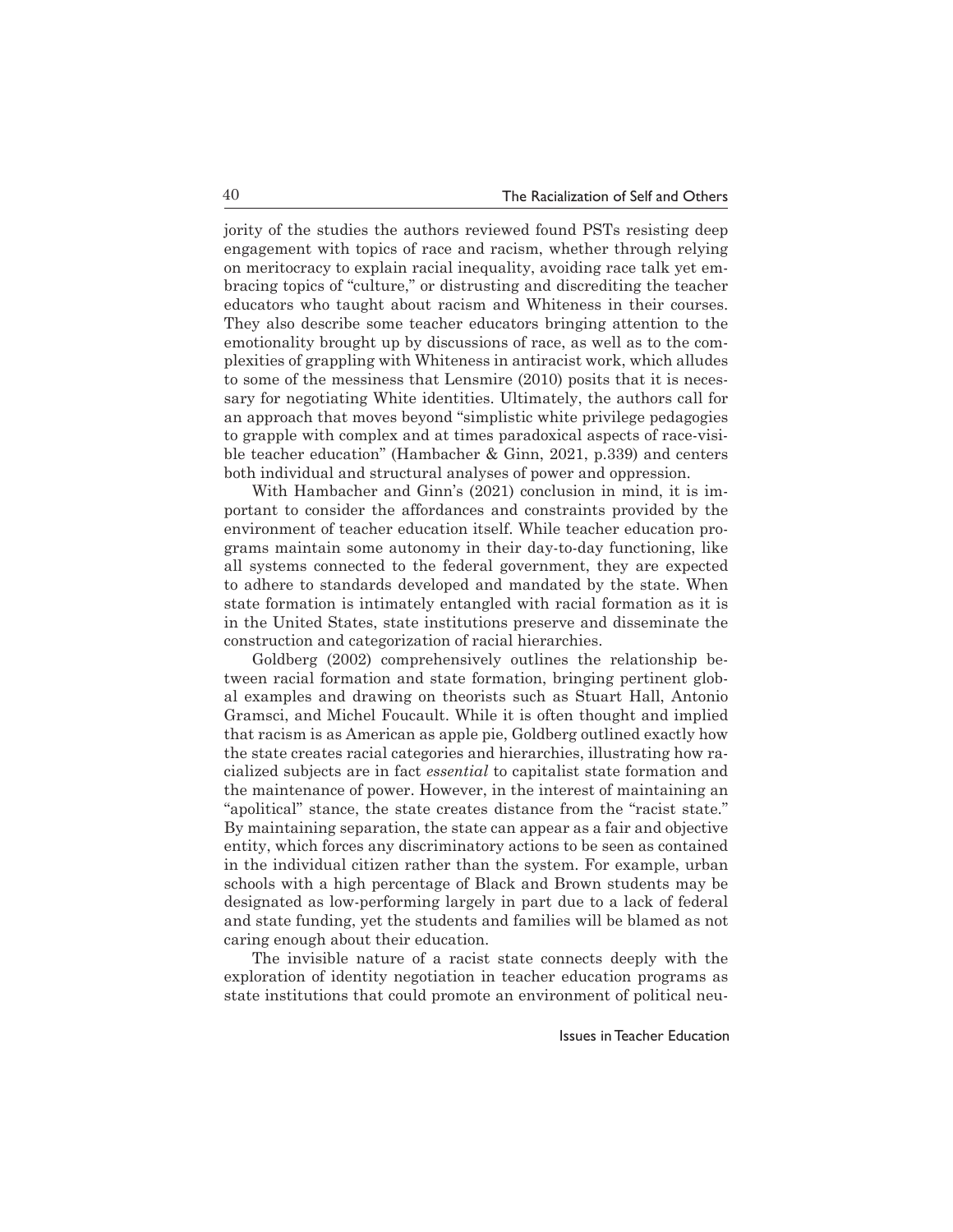trality while reproducing colorblind and racially hierarchical norms. Goldberg's (2002) theory helps identify the role of state apparatuses such as the university and education systems and the invisibility of the perpetuation of inequitable racial configurations without being implicated as racist institutions.

Between the entanglement of racialization at the institutional (macro) and individual (micro) level, Ray (2019) suggests that racialized organizations (meso level) are in a position to reproduce or transform policies of the racial state and individual prejudice. A primary concern for Ray (2019) is that race is considered as constitutive of organizations, rather than identified as race-neutral. Furthermore, organizations have the opportunity to transform cultural schemas and distribution of resources through influencing agency, motive and action. Teacher education functions as a racialized organization in that it can participate in reflecting and reproducing the racial hierarchy of the state and enhance prejudice in individuals, or alternatively, teacher education can reshape cultural schemas and provide access to resources that reject the racial hierarchy. Identifying teacher education as a racialized organization, rather than race-neutral, centers the necessity to transform the environment in which racial identity and structures are explored.

Similarly, Philip and Benin (2014) developed a model illustrating how teacher education programs can act as a mediator, giving a space for future teachers to negotiate and explore their racial identities. In their qualitative case study of a social justice-oriented teacher preparation program, the authors address the role of local contexts as mediators of White racial identity, with particular attention to the dimensions of Whiteness, ideology, and agency. This study seeks to align with the work of Philip and Benin (2014) by bringing attention to the programmatic structure of teacher education as a racialized organization (Ray, 2019) and considering how the examination and awareness of racial identity can be developed in that context.

## **Methods**

As the literature suggests that most exploration of social identities takes place in multicultural education and around notions of social justice, a program with a focus on justice and equity seemed an ideal environment to explore if and how pre-service teachers engaged in critical reflection around their social identities. This qualitative case study draws data from a 15-month Master's and Teaching Credential (MA/C) program located in a research university. The program was selected due to the claim in its mission statement that it prepares teachers to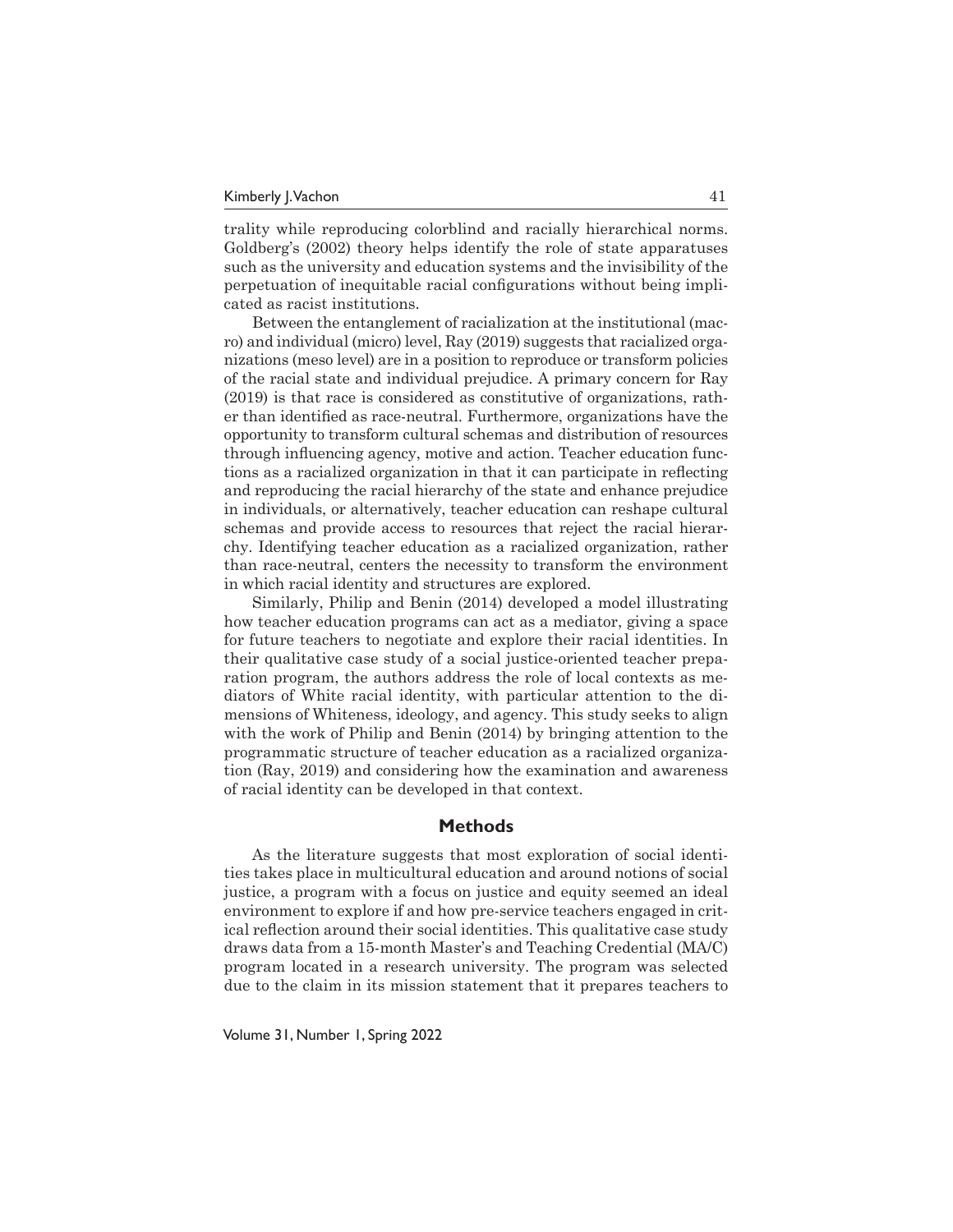be change agents and social justice advocates. The Office of Research Compliance determined that this study did not need a formal IRB review number because it only de-identified papers from the teacher candidates and analyzed them after the critical reflection was submitted as part of candidates' regular program-related homework.

## **Sample and Data Sources**

There are three main areas where this master's teacher credential program encourages pre-service teachers to critically reflect on their positionality: (1) through a social foundations course; (2) the master's thesis entitled the Developing Teacher Project (DTP) as a self-reflection tool at the end of the program; and (3) and evaluating the progress of pre-service teachers by utilizing Teaching Performance Expectations (TPEs), which are developed by the program but aligned with the state expectations for beginning teachers. This qualitative research study primarily examines the DTP but also considers the Teaching Performance Expectations.

As a representation and culmination of the experiences of pre-service teachers in a teacher education program, the DTP provides an opportunity to gain perspective on how the MA/C program has influenced participants' identities and ideologies. The DTP is comprised of four sections: (1) Setting the context; (2) Principles and Commitments; (3) Instructional and Curricular Practices; and (4) Developing as a Self-Reflective Professional. The sections are the product of four prompts given to the pre-service teachers (PSTs) in one of their final courses where they develop responses to each prompt, and receive feedback from their peers, the graduate student readers and the instructor (see Appendix).

Lastly, the Teaching Performance Expectations are adapted by the MA/C program from the state expectations to illustrate what beginning teachers are required to know before entering the teaching profession. The TPEs are organized by six domains: (1) Engaging and supporting all students in learning; (2) Creating and maintaining effective environments for student learning; (3) Understanding and Organizing subject matter for student learning; (4) Planning instruction and designing learning experiences for all students; (5) Assessing student learning; and (6) Developing as a professional educator. The program director of the MA/C program shared the program version of the TPEs with me during an informational interview centering on the purpose of the DTP and its development.

While this research project primarily examines the DTPs, it is supplemented with additional information from an informative interview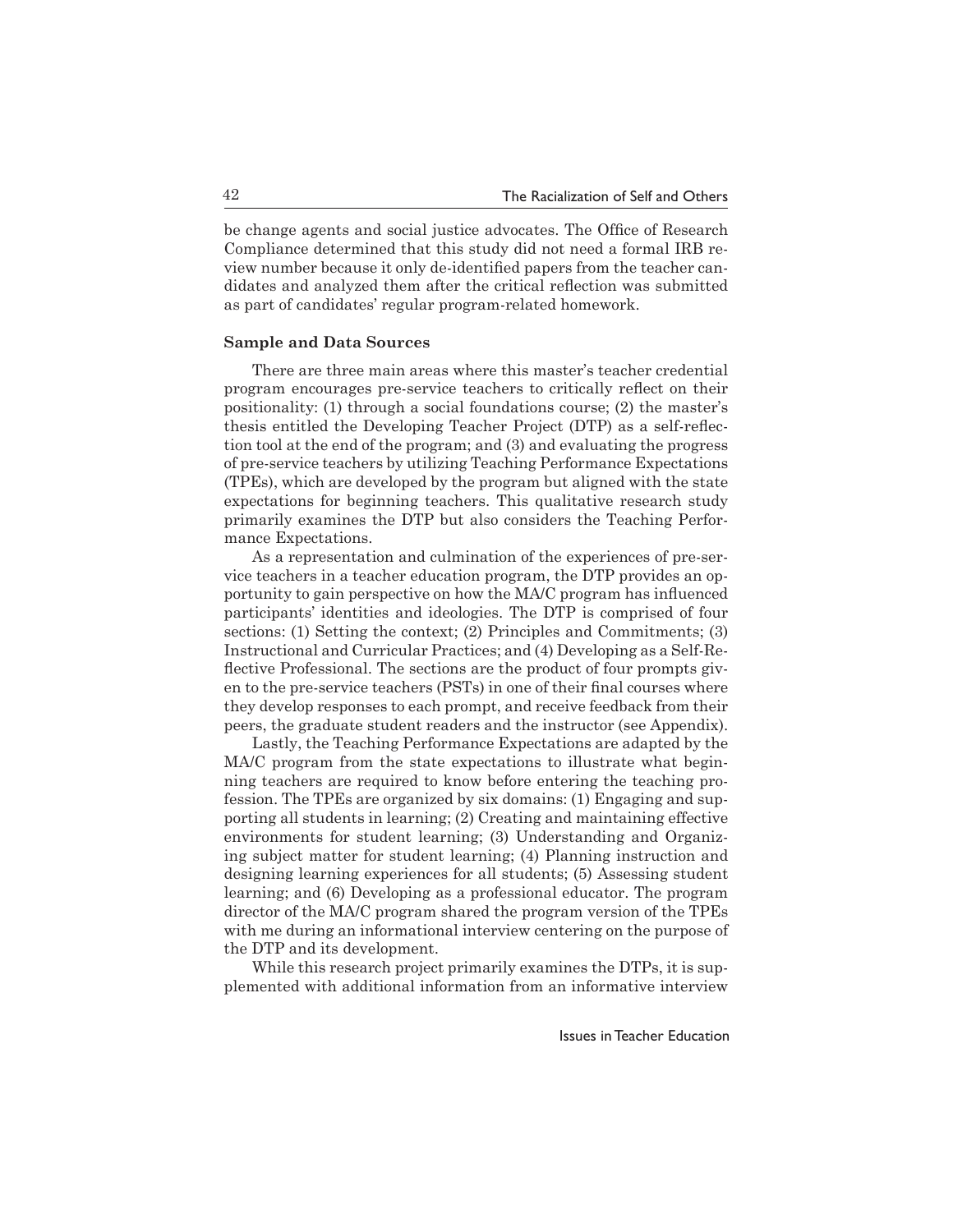with the program director on the usefulness of the DTP and the TPE documents outlining the expectations for teacher preparation. The future teachers are required to successfully complete the DTP in order to finish and graduate from the teacher preparation program. I have limited this exploration of positionality and critical reflection in the DTPs to the 24 multi-subject pre-service teachers (N=24) who plan to teach elementary school. I am particularly interested in how the logics of Whiteness emerge when teachers discuss race in the DTPs. In this paper, I chose to center the projects of the seven White pre-service teachers who identify their race in their DTPs because White teachers are more likely to rely on dominant and stereotypical conceptions of race and difference (Picower, 2009). I have chosen pseudonyms for these seven teachers, illustrated in Table 1. The program director of the MA/C program at UCSC redacted the names from the papers prior to giving them to me for analysis and provided demographic statistics on the racial and gender identities of the multiple-subject cohort. The self-reported demographics reflected a cohort that was 67% White, 23% Hispanic/Latinx, 7% Black/African American, and 3% who chose to not identify, with 85% of students identifying as women and 15% identifying as men. The composition of this cohort, which is two-thirds White and majority female-identified, is reflective of the majority of teacher preparation programs at institutions of higher learning across the United States (Sleeter, 2001).

## **Analysis**

The present research uses narrative analysis (Linde, 1993) as a method to identify themes around positionality and critical self-reflection that emerge in the DTPs. In particular, analysis focuses on how pre-service teachers utilize narrative as a way to construct the racialized self and how they seek to represent themselves in regards to becoming social justice teachers. Drawing on the notion of identity as narrative outlined by Linde (1993), I considered how the pre-ser-

#### **Table 1**

#### *Teachers Addressing Racial Tension*

| Pedagogical method Provide culturally | responsive pedagogy     | Build social<br>and cultural<br>consciousness | <i>Engage in</i><br>critical<br>reflection |
|---------------------------------------|-------------------------|-----------------------------------------------|--------------------------------------------|
| White teachers                        | Linda<br>Kylie<br>Alexa | Megan<br>Kate                                 | Ashlyn<br>Hannah                           |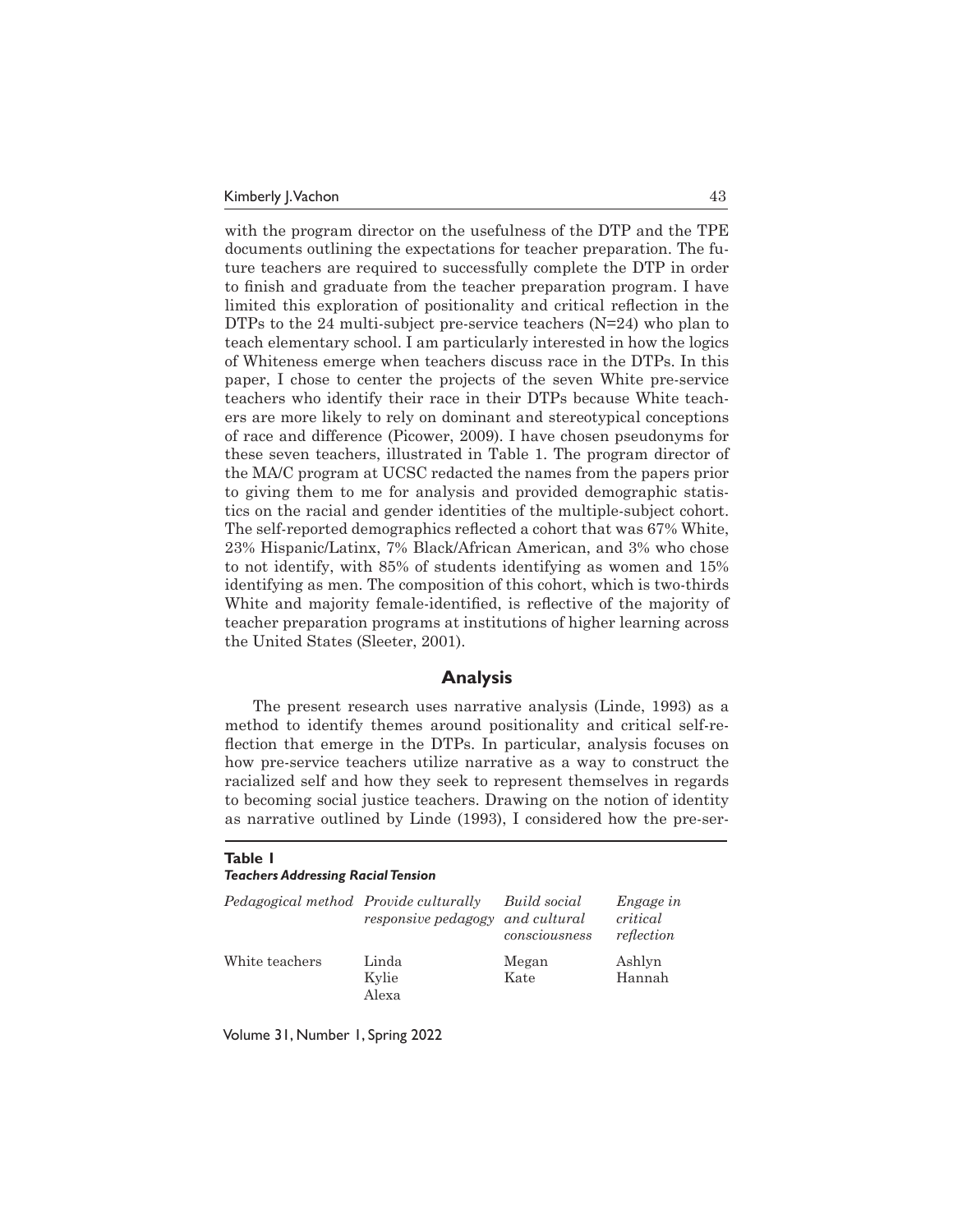vice teachers discussed their social and cultural positionality. Linde (1993) describes three characteristics of the Self: "Continuity of the self, particularly continuity of the self through time; relation of the self to others; and reflexivity of the self, or treatment of the self as other, including moral evaluation of the self" (p. 100). It seemed appropriate to analyze the DTPs using these categories given the nature of the paper as an exit credential focusing on how the PSTs have developed and grown throughout their program in order to "become" an educator. Thus, their narratives will likely reflect a process of becoming and subsequently provide a reflection on their identities.

In addition, as this study is framed by a Critical Whiteness lens, throughout the analysis of the DTPs, I conceptualized the narrative as a construction of Self with consideration to the role and pervasiveness of Whiteness in order to explore how White pre-service teachers use criticality in reflecting on their racial identities and positionalities.

This analysis used top-down coding as described by Erickson (2004), paying particular attention to areas in which PSTs discussed their identities and/or self-reflection, or where I would expect them to acknowledge their positionality. In other words, I also considered omitted items or those that "can be identified because they never appear, even though researchers might think it reasonable that they would" (Lecompte, 2000, p.148). Throughout the analysis, I wrote theoretical code memos (Emerson et al., 2011) indicating the meanings and themes I found in the papers. I returned to the memos and the papers frequently in the analysis to sort out and check what I was gathering in my exploration. I consulted colleagues and mentors on my codes and coding process, including showing them the raw data in an effort to maintain credibility and confirmability in the analysis process (Shenton, 2004).

## **Findings**

There is not a prompt in the DTP that specifically refers to positionality and race, however, the last section is entitled "Developing as a Self-Reflective Professional." Given that self-reflection was incorporated into this final prompt, I assumed I would find most discussion of positionality and racial identity in this section, and yet, this was not the case. Almost all instances of a PST referring to their racial identity occurred in the first section, "Setting the Context," in which PSTs discuss the current social context of the education system at large, as well as the specifics of their school districts (if they had already been offered a job). Out of the twenty-four multiple subject pre-service teachers whose DTPs were analyzed, only ten explicitly refer to their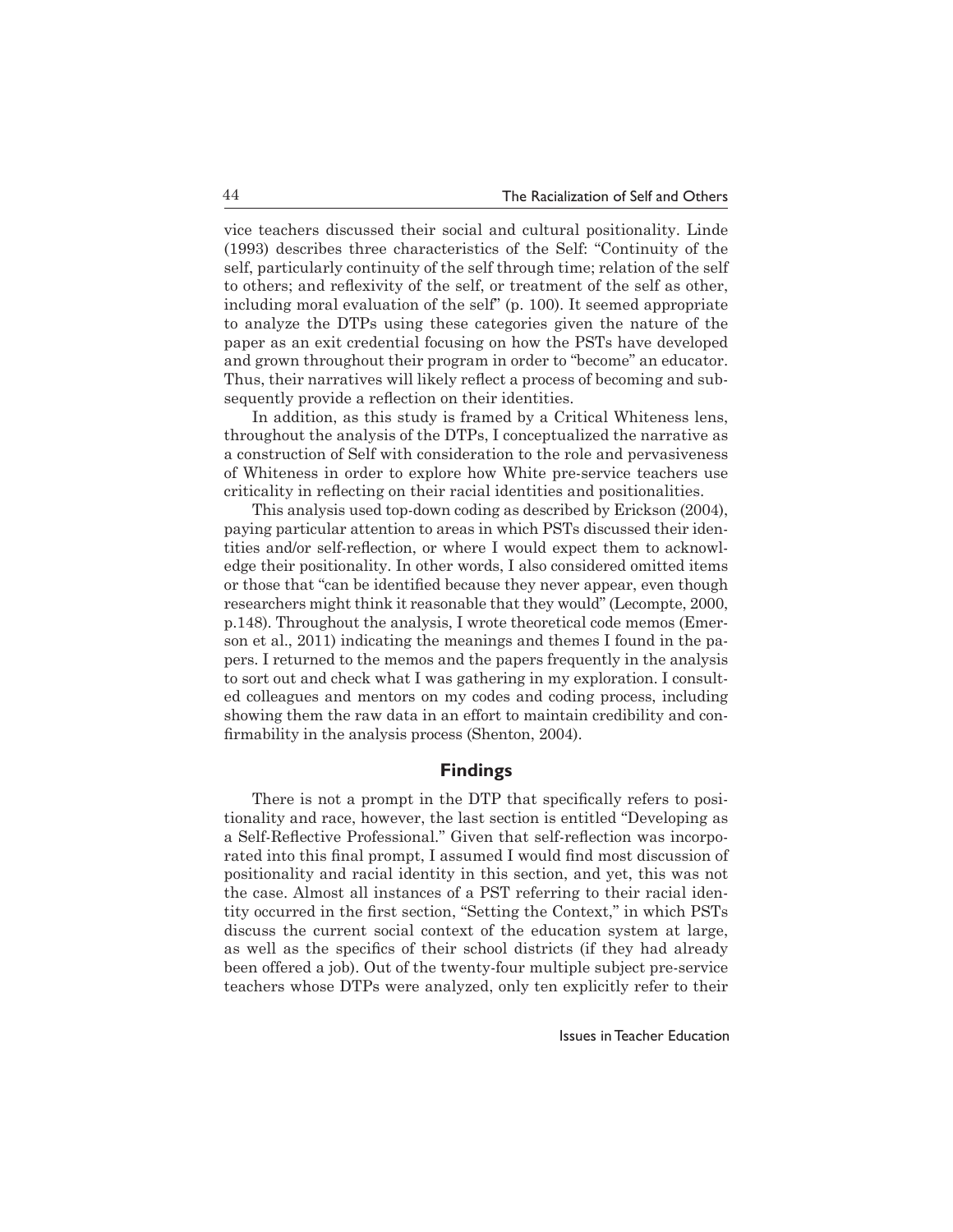racial identity in their papers. Out of the ten teachers that state their racial identity, seven identify themselves as White and three as teachers of color. All ten PSTs state their racial identity in relation to their future students or their student communities. The teachers of color seek to highlight that their becoming educators is important in order for the students of color to be seen and heard without stereotypes or biases. They indicate that they intend to see students *because* of their race, rather than in spite of it. On the other hand, White teachers tend to focus on specifying racial difference between themselves and their potential students by identifying the difficulty that a racial mismatch might present. Their suggestions for easing this tension include development of social and cultural consciousness, use of culturally relevant curriculum, and critical reflection. In this article, I focus on the DTP papers of the seven White teachers.

#### **White Teacher Expression of Racial Difference**

The seven White teachers identify their race directly in relation to their future students and their communities and do so in a way to illustrate the racial mismatch between teacher and students. The PSTs recognize an issue with the fact that as White teachers, their racial identity differs from the majority of students they will be teaching and they are working out how to ease this tension. Within the statement that they reveal their racial identity, each White PST identifies a pedagogical method of ameliorating the tension that may arise due to the racial mismatch between teacher and students. These methods fall into three categories: building social and cultural consciousness, providing culturally responsive pedagogy and engaging in ongoing critical reflection (see Table 1).

The following sections include examples from the data that describe how these statements regarding racial identity were made in the context of the papers.

#### *Provide Culturally Responsive Pedagogy*

Three of the White PSTs point to instructional methods of incorporating funds of knowledge (Gonzalez et al., 2005) or culturally relevant pedagogy (Ladson-Billings, 1995) into the curriculum as a way to address the racial mismatch between teacher and students. Linda describes the possible dynamics of her future dual-immersion Spanish/ English classroom:

In this classroom, which will consist of a diverse group of twenty-two eight-year-olds and I, there will be boundless opportunities for me to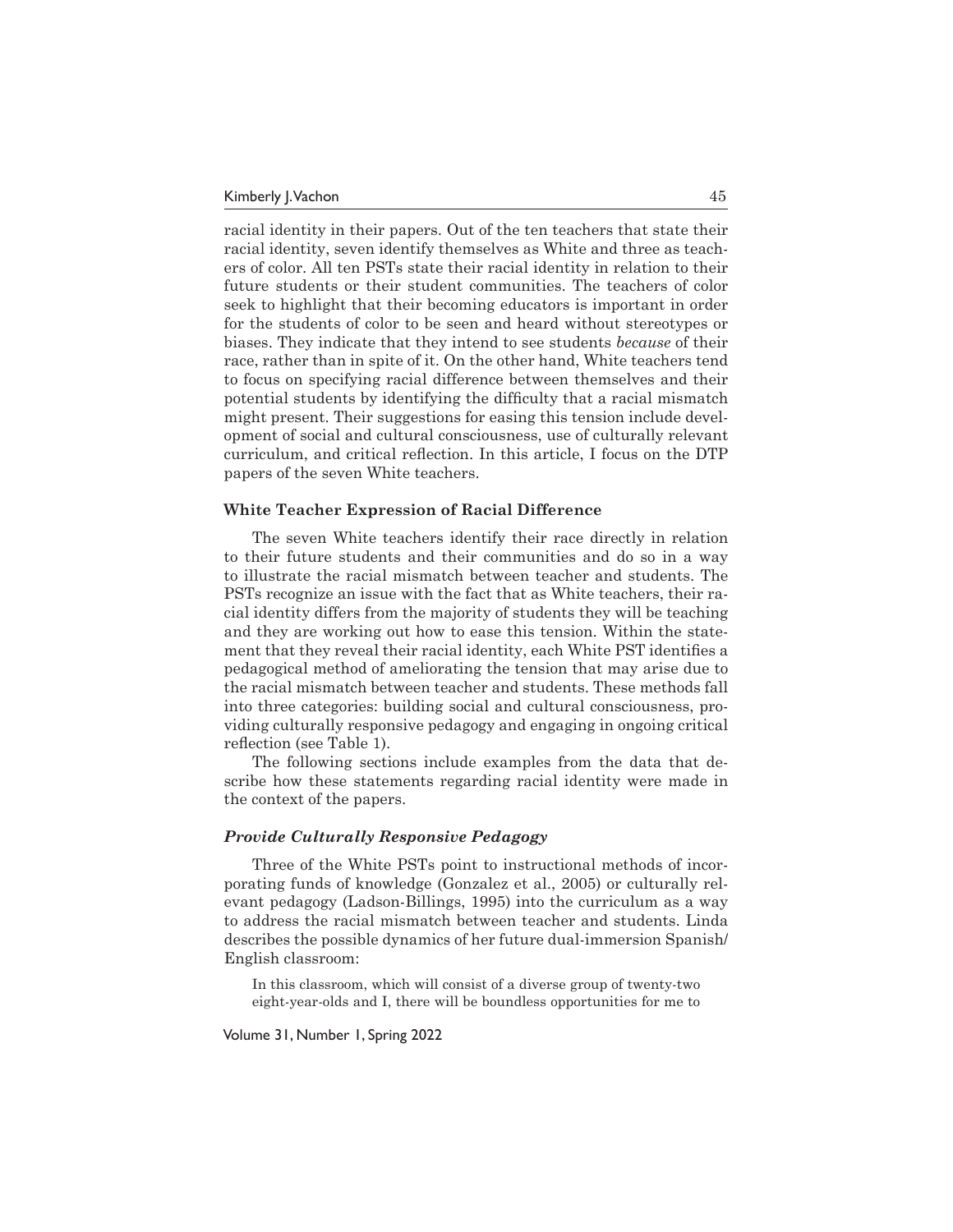facilitate culturally relevant lessons, as well as many opportunities to open up space for difficult conversations of the role of race, family and caretakers' cultural and national identities in relation to each student's identity in the larger context of schooling and society itself.

Kylie discusses what she anticipates struggling with in her first year of teaching:

The fact, plain and simple, regardless of charter or public, is that I am not my students… In coping with these tensions, I look to my own commitments and principles for guidance and accountability... I believe in whole-child-based learning, in representational, relevant material as a part of culturally relevant pedagogy, and in the constructivist idea of teacher as student and student as teacher.

Alexa links her White racial identity to the curriculum by stating:

As a White teacher in California, there is no way I can reflect the ethnicity of the majority of the students in my classroom. In addition to these changing and mismatched demographics, the historically White curriculum makes it difficult for students to see themselves represented in their education, textbooks/novels, and so often, the teacher's lesson plans.

Each of these three teachers have identified their own (White) racial identity as racially different from their students; they have each recognized that there is a tension in this racial mismatch and have suggested incorporating culturally relevant lessons as a pedagogical method of ameliorating this tension.

#### *Develop Social and Cultural Consciousness*

Two White teachers mention their racial identity in connection to the need for developing a greater social and cultural consciousness particularly of the cultures represented by the students in their future classrooms. Megan specifies that:

Although I will never truly understand what it means to be a person of color or an EL going through the education system, the best thing that I can do to support these students is to continually learn about cultures which differ from my own.

This statement suggests that Megan recognizes how her background and experiences will likely differ from those of her students and conceptualizes learning about the cultures of her students as a way to bridge the gap in lived experiences. Similarly, Kate considers that:

In order to break past the stigmas that surround White women teaching children of color, I intend to do my best to learn about my students'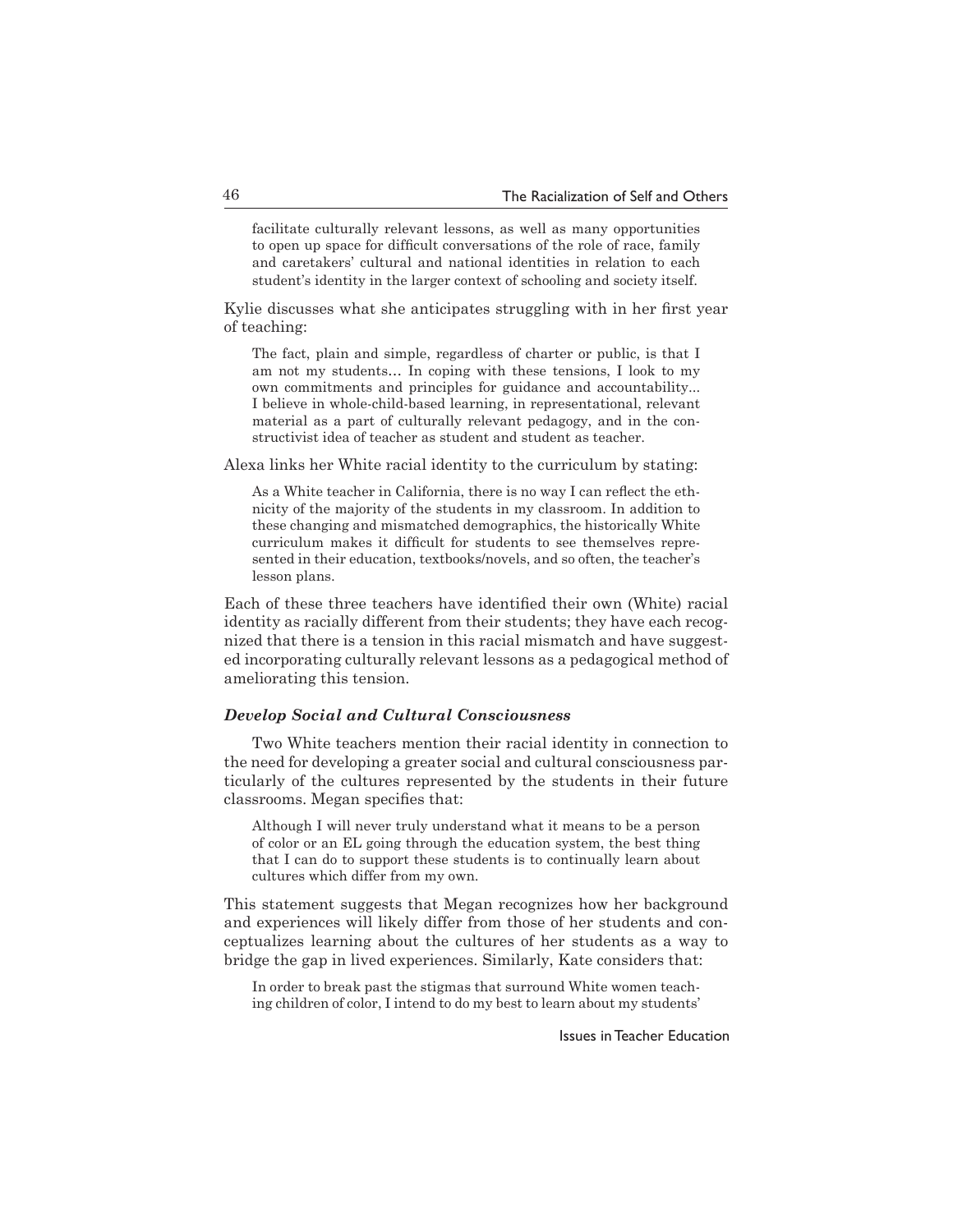community and cultures. I hope to incorporate these unique factors into my classroom and my teaching.

Megan and Kate have identified their own (White) racial identity as racially different from their students; they have each recognized that there is a tension in this racial mismatch and have suggested developing social and cultural consciousness about their students and their communities as a pedagogical method of addressing this tension.

### *Engage in Critical Reflection*

The last two White teachers discuss committing the time it takes to critically reflect on one's positionality and identify that it is a lifelong process. They indicate in their explanation of their racial identity that examining one's positionality and race requires commitment through "constant reflection on myself in the context of my community" and "to question and investigate my privilege on a daily basis, to fight heartedly against my own deep-seated teacher bias, bias that took root as a privileged White member of U.S. society." Ashlyn makes connections between racial identities and power: "I will consistently need to situate my identity within the systems of power and oppression", and Hannah describes her struggle with her role as a White educator in this system:

I worry that if I ignore these critical and tangible contexts, that I will perpetuate oppressive structures within my classroom. I worry that those who are already marginalized will be doubly marginalized at my hand, a teacher, expected to look out for my students' wellbeing. I worry that I will not be able to do justice to my students, to bring equity in the small-scale classroom level.

These two teachers have identified their own (White) racial identity in terms of racially different from their students or communities; they have each recognized that there is a tension in this racial mismatch and have suggested the need for ongoing critical reflection, recognition and awareness of power and how their identities might be implicated in order to mitigate this tension.

Based on these examples, the White PSTs are constructing a self in relation to others and engaging in reflexivity of the self. As Linde (1993) describes "the second property of the self that is created by narrative is the distinguishability of the self from others, such that it is different and unique but at the same time related to others" (p.101). The seven White teachers who hope to ameliorate the racial mismatch between teacher and students by developing social consciousness around the cultures of their students and incorporating culturally relevant pedagogy in their classrooms are defining themselves in relation to others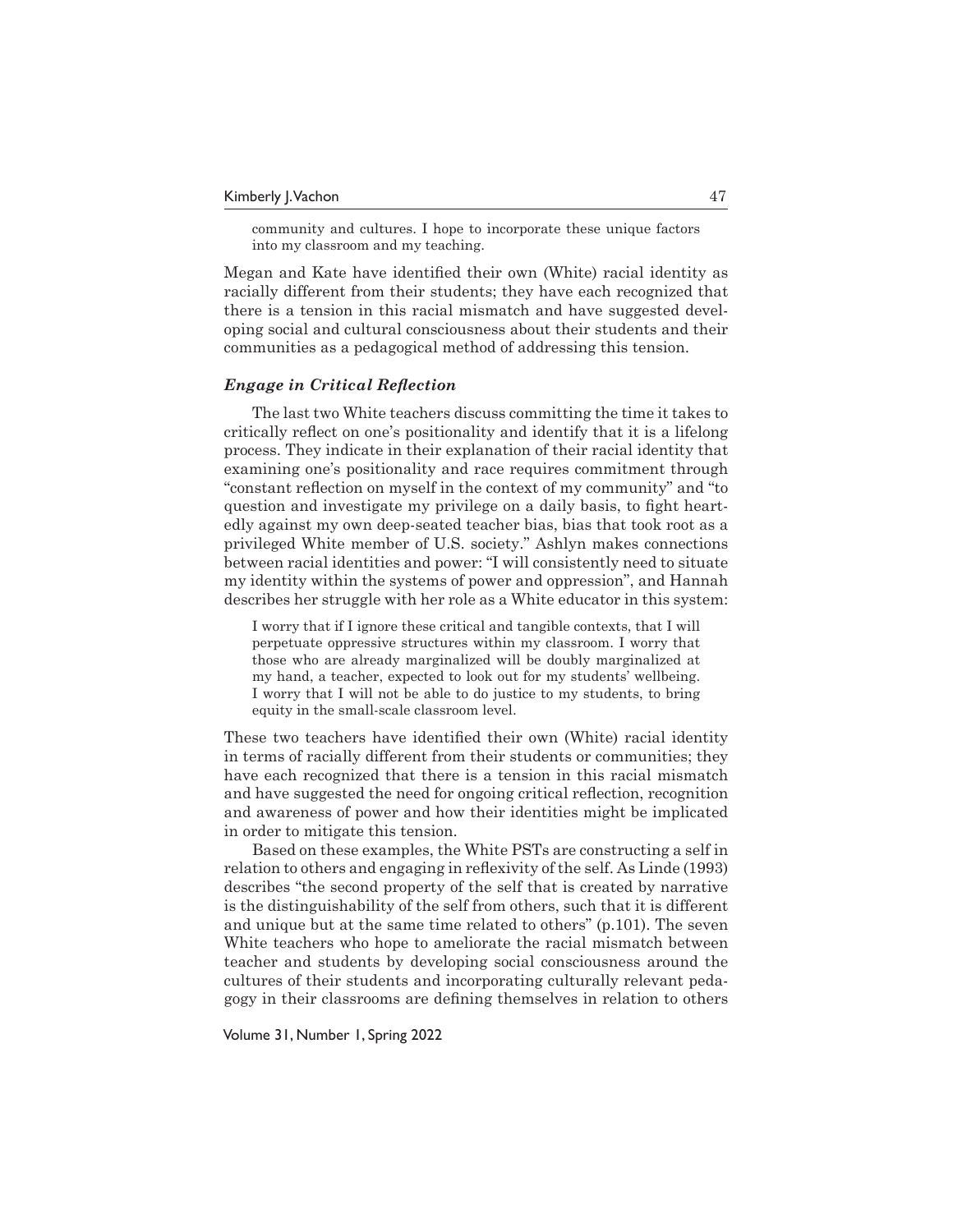(their students) while also seeking out ways to be connected and "related" to their students (through culturally relevant pedagogy). Furthermore, due to the fact that the DTP papers are written and the PSTs have the opportunity to edit and rewrite their narratives, Linde's property of the reflexivity of self is relevant in the DTPs, particularly in her description of the moral value of self. She specifies that "the very act of narrating creates the occasion for self-regard and editing. The most pervasive way in which the self is treated as an other is in the determination of the moral value of the self" (Linde, 1993, p.105). In terms of the PSTs in this study, in the process of writing their narratives on what is important in becoming an educator, they describe themselves as moral human beings. For example, the seven White teachers who explicitly state their racial identity are illustrating their moral values: they understand the tension in a racial mismatch between the teacher and their students and the moral action to take is to ease that tension. In other words, in addressing the racial mismatch between teacher and students, they are putting their best foot forward and show that they as "the narrator knows what the norms are and agrees with them" (Linde, 1993, p.123). These White PSTs show that they know there is a tension to pay attention to and the five PSTs who suggest social/ cultural consciousness and culturally relevant curriculum (see Table 1) illustrate their moral value by demonstrating what they have been taught will improve the circumstances of the racial mismatch.

The moral value of Self can be compared to the notions of niceness and goodness described by Castagno (2014) from a critical Whiteness perspective. Castagno (2014) describes niceness as central to the maintenance of Whiteness as a dominant ideology, particularly in the ways it is connected to neutrality, equality, and compassion in education and teaching. In regards to colormuteness, Castagno (2008) defines the term by quoting Pollock (2004): "*Race talk matters.* All Americans, every day, *are* reinforcing racial distinctions and racialized thinking by using race labels; but we are also reinforcing racial inequality by refusing to use them (Pollock 2004, p.4, emphasis in original). Thus, avoidance of using racialized language also solidifies racial distinctions and inequity because the status quo is not troubled but rather maintained and unquestioned. If you do not talk about race, you do not talk about racism (DiAngelo, 2018). While the five PSTs mentioned above illustrate their niceness through an acknowledgment of diversity and appeal to the readers' sense of fairness through incorporating "other" cultures into the classroom, there were fourteen multiple subject PSTs who did not explicitly state their racial identity, which could also be considered a form of niceness in not discussing race at all, remain-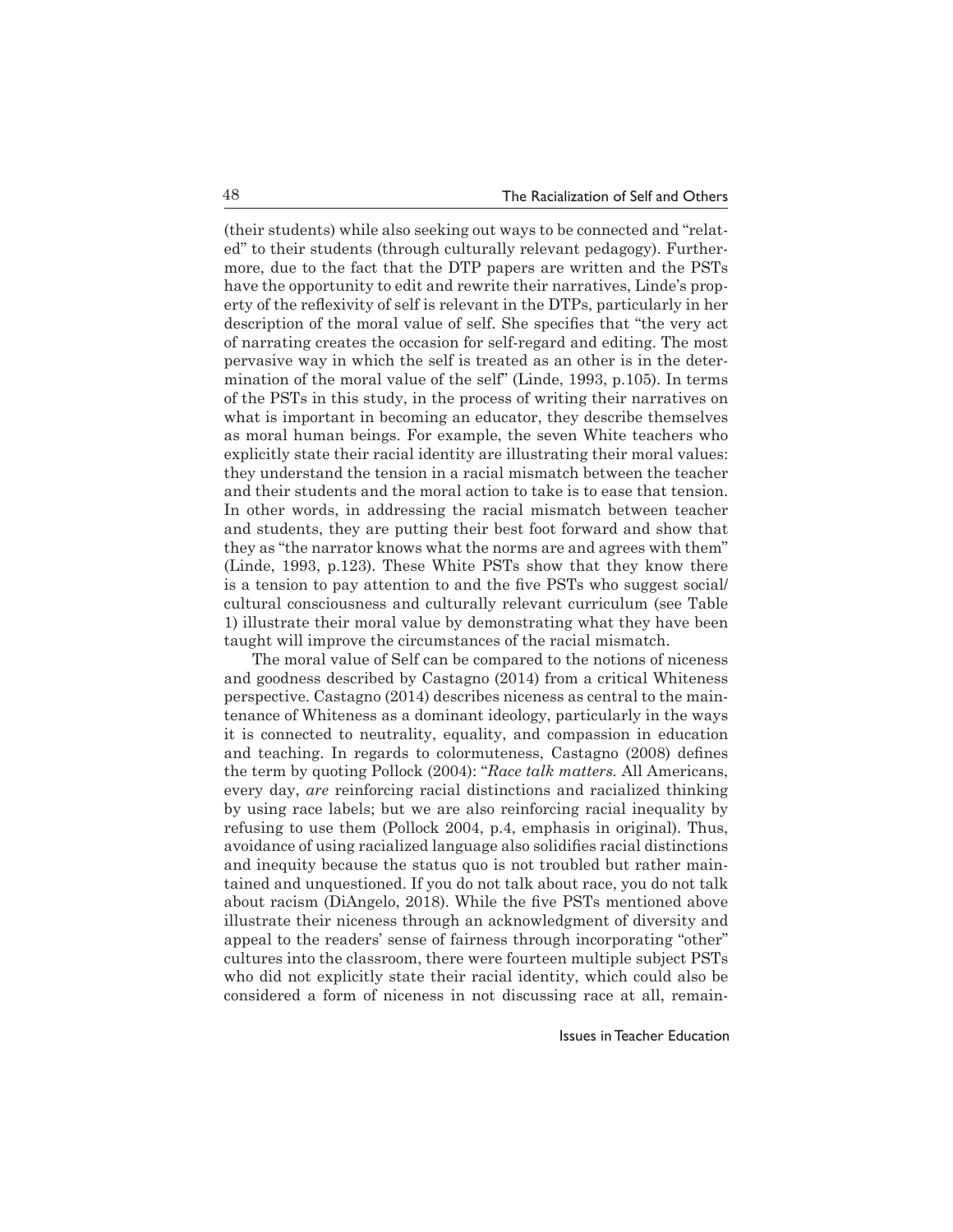ing "colormute'' because race is a difficult and not-nice topic. Castagno (2008) refers to Johnson (2001) when she describes colormuteness: "most (White) people are "put off" by words such as race, racism, and even White, because they assume that the words are imbued with personal and individual blame and guilt" (Castagno, 2008, p.319). The lack of over half of the PSTs identifying their racial identity as important in becoming an educator points to niceness and colormuteness working as tools of Whiteness, ultimately reifying Whiteness as dominant and maintaining the status quo.

#### **Teaching Performance Expectations**

During an informational interview on the purpose of the DTP as well as how the prompts are developed, the program director shared the program adaption of the Teaching Performance Expectations (TPEs) which function as a method of assessment of the teachers throughout the program. The expectations outlined in the TPEs are based on the state teacher preparation expectations, however, the program director informed me that the TPEs for the university give further detail and divide expectations into each quarter of the program. The overarching expectations that the teachers are assessed on are the same as the six state expectations described in the methods section.

While the TPEs assess for culturally relevant instruction, making connections between subject matter and real-life contexts, promoting critical and creative thinking and reflection on teaching practice in order to improve student learning, at no point is there an assessment on how pre-service teachers have developed a critical consciousness or awareness of their historical, social and cultural positionality. In fact, in this teacher education program's adaptation of the TPEs, race is not mentioned at all. In other words, the program expectations of beginning teachers do not require them to develop a racial consciousness. While the program could be encouraging critical awareness through courses such as social foundations where PSTs may engage in critical reflection around their racial identities, the expectations from the program do not reflect the necessity of producing racially-conscious teachers. Thus, from an assessment standpoint, while teachers will be rigorously evaluated on their content and pedagogical competence, it is possible for a social-justice program to produce teachers that are racially illiterate.

These findings suggest the pervasiveness of Whiteness even in programs that seek to be social justice-oriented. The teacher education program encouraged the development of social and cultural consciousness but it did so mainly by focusing on understanding the cultures of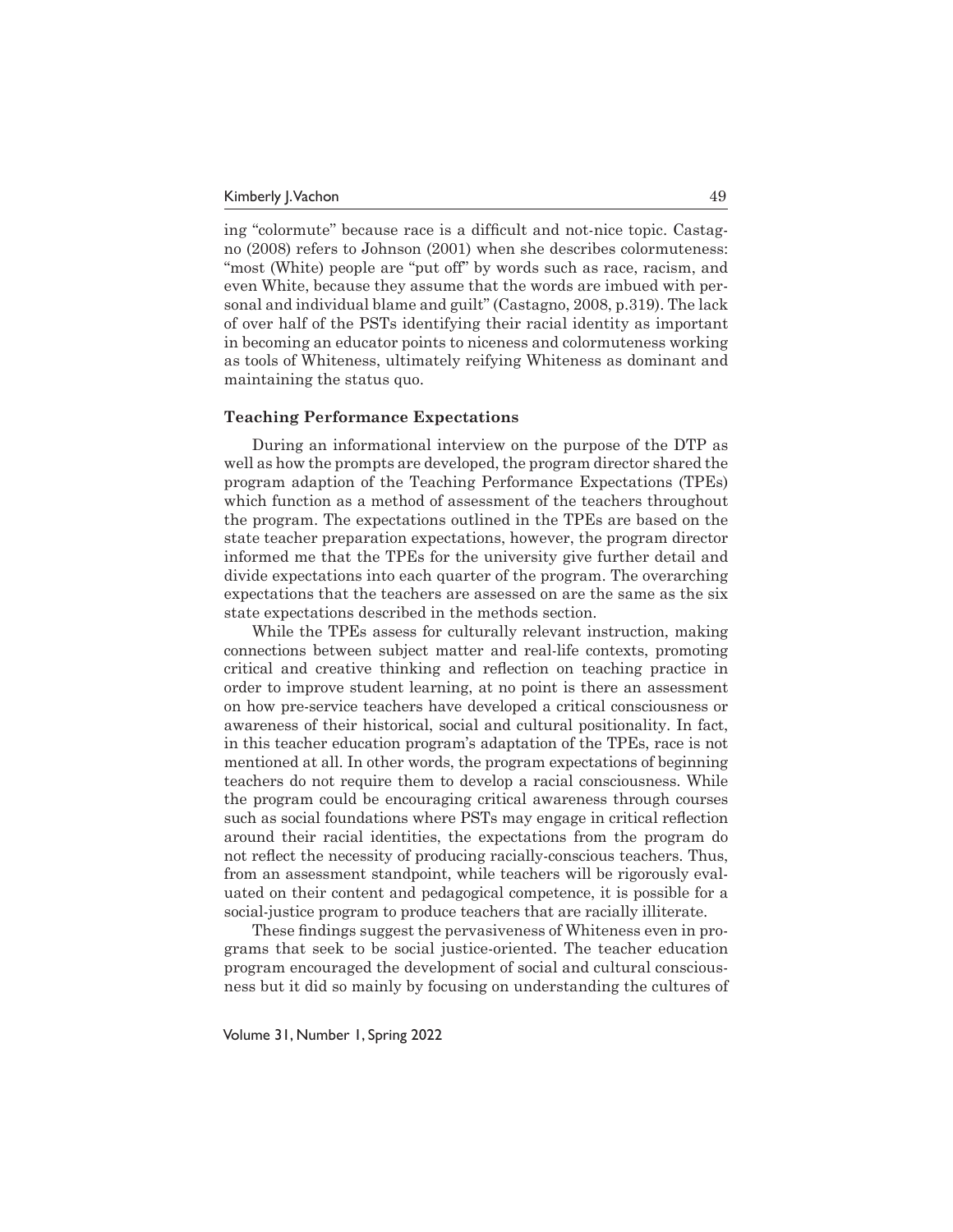the K-12 students rather than the social and cultural positioning of the teacher. In addition, because the program's Teaching Performance Expectations side-step race as an essential topic of study, colorblindness becomes the default, solidifying Whiteness as the norm.

# **Strengths and Limitations of Study**

The DTP presents both strengths and limitations as a data source for examining positionality and critical reflection in regards to pre-service teachers. Its strengths include that it is the final assignment and represents the culmination of field experience and coursework for the PSTs in this program. This assignment requires future teachers to intentionally reflect on the larger context of education and to consider how they will fit in as new teachers as well as how to implement various theories and philosophies that they have been exposed to in the program. In addition, the DTPs provide an opportunity to examine how issues of equity and social justice influence pre-service teachers.

Limitations of the study include that the DTP is a mandatory assignment and, due to this, students may engage in the performativity of reflection, meaning their papers will illustrate what they perceive the instructor wants to hear or the students' belief of what is expected. This assignment comes at the very end of their program and must be completed in order to graduate, thus, many students may be suffering from fatigue and not writing up to their highest potential. In addition, many students already have jobs and are completing this as a compulsory assignment, not an opportunity for meaningful reflection. A possibility for future research would include exploring pre-service teacher reflection on racial identity and becoming a social justice teacher through interviews interspersed throughout their program as well as interviews and observations of the same teachers during their first years in the classroom.

## **Discussion and Implications**

Teacher education programs are charged with a number of vital tasks when preparing teachers. Philip et al. (2018) warn of the risk of reproducing the status quo when teacher preparation primarily focuses on developing teaching practices geared towards meeting the requirements of standardized testing and furthering the neo-liberal agenda rather than solidifying the historical, social and cultural theoretical foundation of future teachers. While developing core practices is essential, the authors suggest three principles for teacher preparation programs to abide by: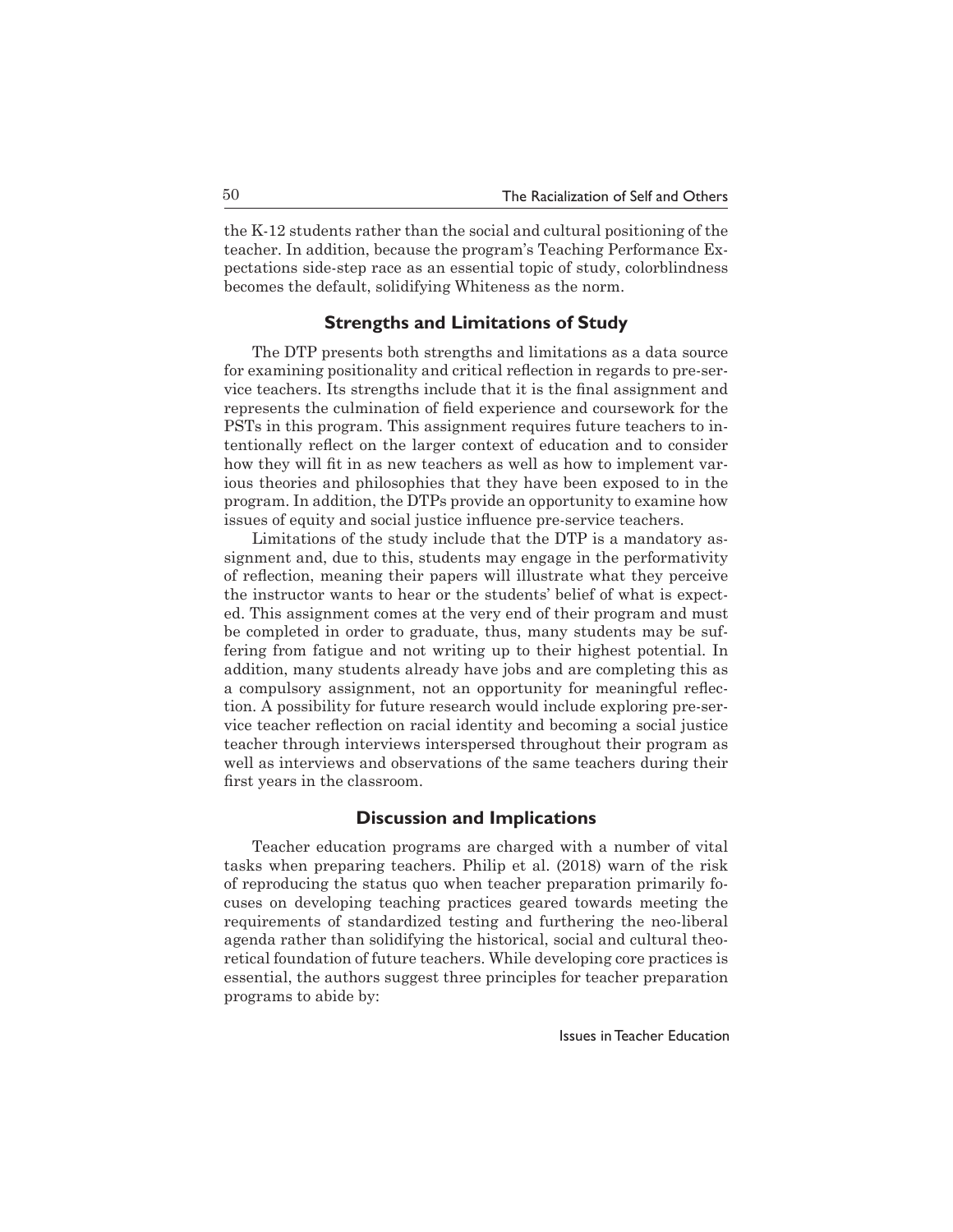1. Take a public stance on how market-based reform efforts undermine the ideals of public education and act on that stance accordingly and transparently.

2. (Re)emphasize the social, cultural, political, and situated dimensions of teachers' practices and how they stand to reproduce, challenge, and/or transform systems and hierarchies of power in classrooms and society.

3. Center justice, with a recognition of and willingness to address historical and contemporary systems of oppression; consider If, How, and When core practices might mis/align with this commitment to justice. (Philip et al., 2018, pp. 9-10)

It is with these principles in mind that I consider the findings of this study.

The teacher preparation program on which this study focused defined consciousness as a development of cultural and social consciousness, a commitment to learning about students, their families and communities so that they can build on prior knowledge. Furthermore, the program's Teaching Performance Expectations (based on the state standards) only require students to reflect on their instructional practices and develop culturally relevant instruction techniques. This intention of the program and the TPEs is especially evident in the responses from PSTs who identified their racial identities in their DTPs, where each White teacher focuses on a pedagogical method that will mitigate the tension generated by the racial mismatch between teacher and students. The attention to racial identity is mainly linked to pedagogical methods and content knowledge: understanding more about students' cultures in order to provide culturally relevant pedagogy. However, as scholars have pointed out (Cochran-Smith, 2004; Daniels and Varghese, 2019; Gay & Kirkland, 2003; Sleeter, 2001; Utt & Tochluk, 2016) limiting cultural understanding only to others may ignore the racial and culture identity of the pre-service teacher, which is imperative because White PSTs may not "recognize that they have a cultural identity" (Boyd & Noblit, 2015, p.443). This omission of cultivating consistent critical reflection for (especially White) PSTs reifies Whiteness as dominant and encourages a powerblind perspective.

Whereas colorblindness refers to our reluctance and avoidance of race and the role race plays in our everyday lives, powerblindness refers to our reluctance and avoidance of race, social class, language, gender, sexuality, and other aspects of identity that are linked to power (or lack thereof) and the distribution of resources in the United States. (Castagno, 2014, p.50)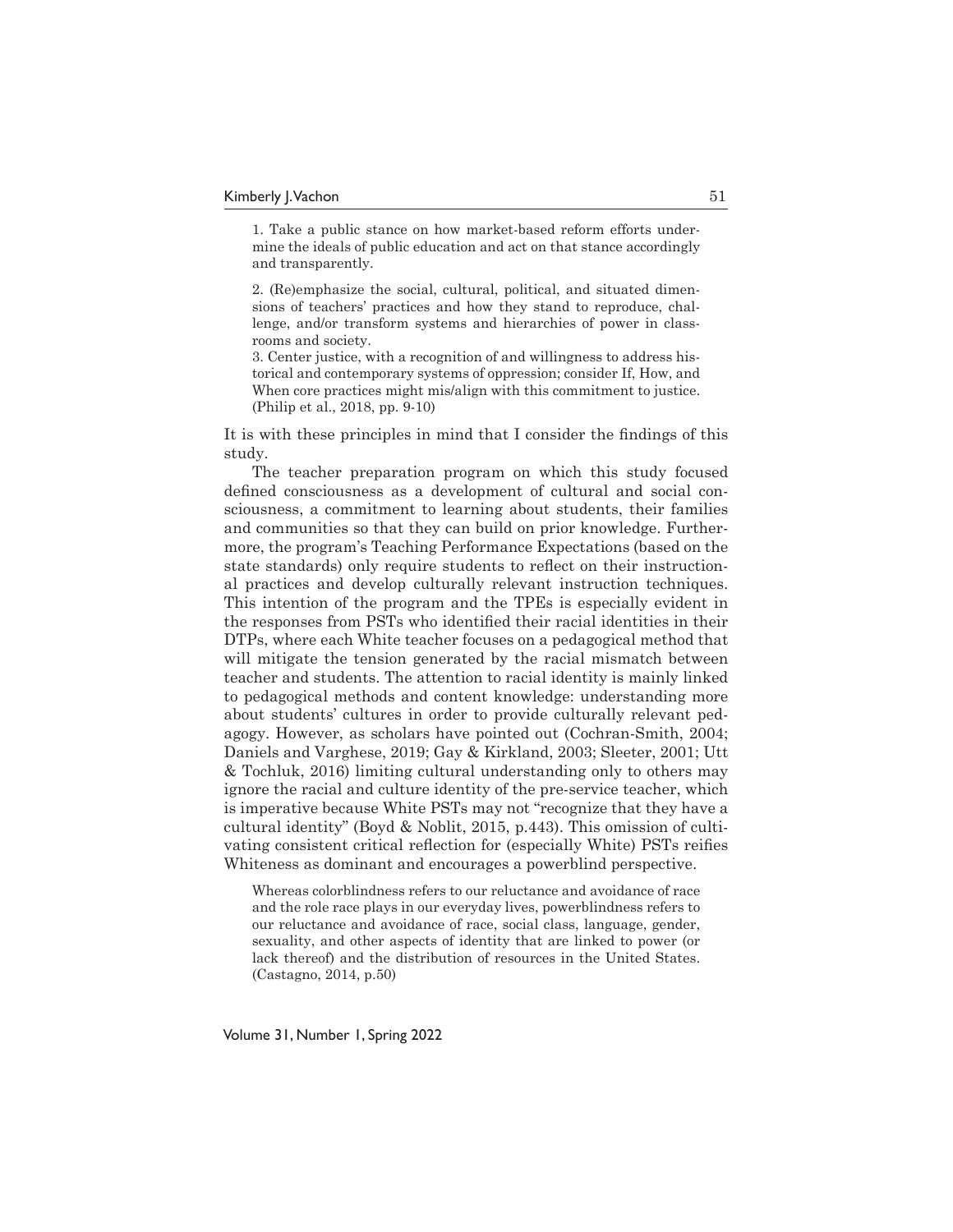When pre-service teachers and/or teacher preparation programs exclude critical reflection on positionality, the PSTs risk becoming powerblind, unaware of the context of their identities and the historical power inherent in those positions. While PSTs have background knowledge and experience that they arrive with when entering into teacher preparation, the teacher education program shapes the learning environment through its policies and expectations of beginning teachers. An area for further research might examine the role of teacher education policies such as the Teaching Performance Expectations and their connection to pre-service teacher engagement in developing a racial consciousness.

# **Conclusion**

I argue that teacher preparation programs are an incredibly important arena for teachers to commit to developing a consciousness of their historical, social and cultural positionality in order to bring a critical lens to the power structures in place. Teacher education programs have an opportunity to serve as an environment for teachers to negotiate and make meaning out of their racialized identities through local interactions, rather than assuming racialization to be static and decontextual (Philip and Benin, 2014). While seven White teachers found it important to discuss their racial identity in the Developing Teacher Project, only two of those White teachers critically reflected on the messiness of Whiteness and power dynamics in the K-12 classroom (Castagno, 2014; Daniels & Varghese, 2019; Lensmire, 2010). Employing teacher preparation programs in deep engagement around racial identity and positionality has the potential to bring critical awareness to power structures at play in our education systems and provide pre-service teachers the agency to navigate becoming a transformative teacher for social justice.

# **References**

- Achinstein, B. & Aguirre, J. (2008). Cultural match or culturally suspect: How new teachers of color negotiate sociocultural challenges in the classroom. *Teachers College Record, 110*(8), 1505-1540.
- Ahmed, S. (2000). *Strange encounters: Embodied others in post-coloniality.* Routledge.
- Alcoff, L. (1988). Cultural feminism versus post-structuralism: The identity crisis in feminist theory, *Signs, 13*(3).
- Applebaum, B. (2005). In the name of morality: Moral responsibility, Whiteness and social justice education, *Journal of Moral Education, 34*(3), 277– 90. https://doi.org/10.1080/03057240500206089.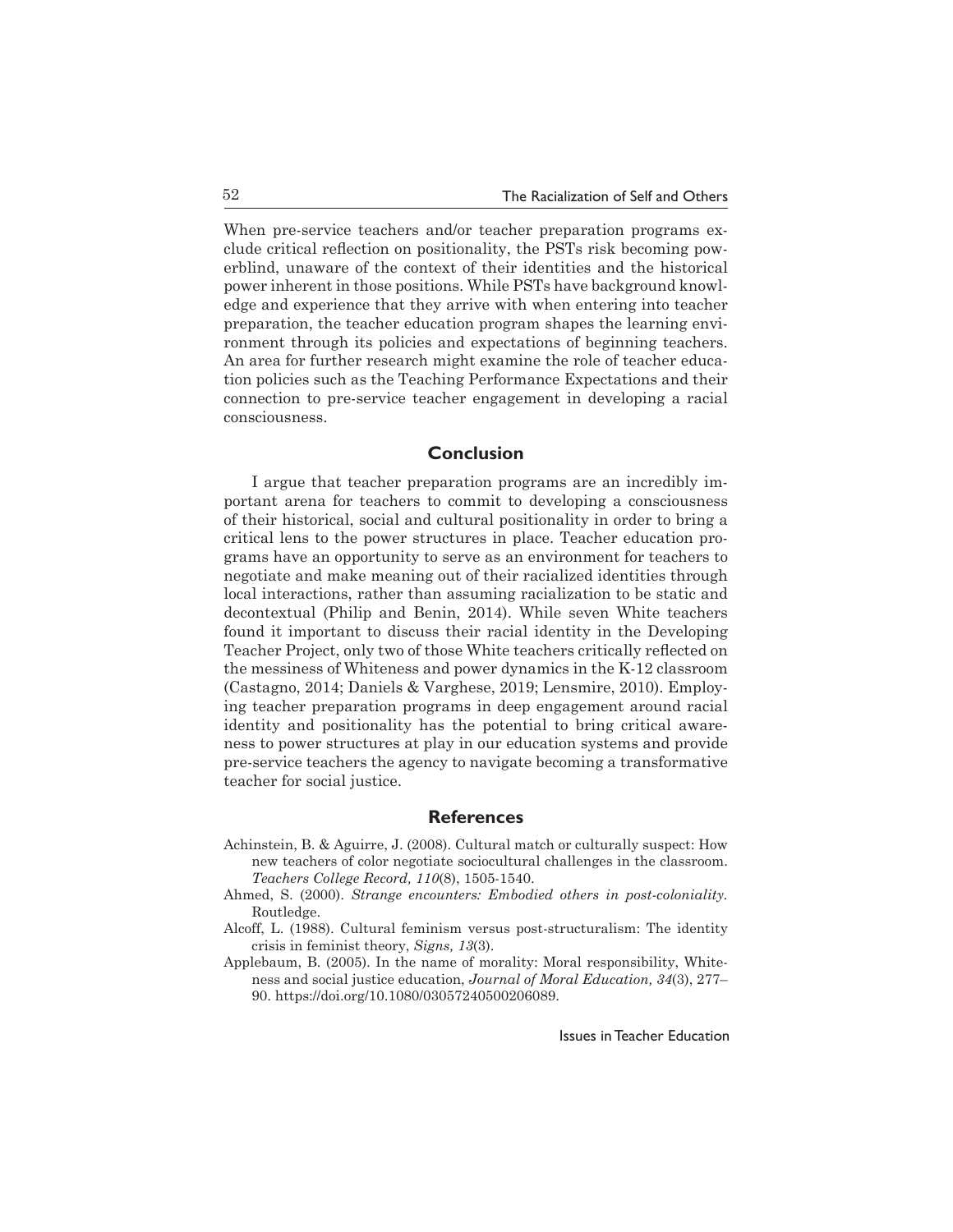- Bonilla-Silva, E. (2003). *Racism without racists: Color-blind racism and the persistence of racial inequality in the United States.* Rowman & Littlefield.
- Boyd, A. S. & Noblit, G. (2015). Engaging students in autobiographical critique as a social justice tool: Narratives of deconstructing and reconstructing meritocracy and privilege with preservice teachers. *Educational Studies, 51*(6), 441–59. https://doi.org/10.1080/00131946.2015.1098644.
- Castagno, A. E. (2008). 'I don't want to hear that!': Legitimating Whiteness through silence in schools. *White Privilege and Schooling, 39*(3), 314–333. https://doi.org/10.1111/j.1548-1492.2008.00024.x.
- Castagno, A. E. (2014). *Educated in Whiteness: Good intentions and diversity in schools.* Minneapolis, MN: University of Minnesota Press.
- Cochran-Smith, M. (1995). Color blindness and basket making are not the answers: Confronting the dilemmas of race, culture, and language diversity in teacher education. *American Educational Research Journal, 32*(3), 493–522. https://doi.org/10.3102/00028312032003493.
- Cochran-Smith, M. (2004). *Walking the road: Race, diversity, and social justice in teacher education.* New York City, NY: Teachers College Press.
- Crenshaw, K. (1989). Demarginalizing the intersection of race and sex: A black feminist critique of antidiscrimination doctrine, feminist theory and antiracist Politics, *University of Chicago Legal Forum*, *1*(8), 139-167.
- Crowley, R. M. (2016). Transgressive and negotiated White racial knowledge, *International Journal of Qualitative Studies in Education, 29*(8), 1016–29. https://doi.org/10.1080/09518398.2016.1174901.
- Daniels, J. R. & Varghese, M. (2020). Troubling practice: Exploring the relationship between Whiteness and practice-based teacher education in considering a raciolinguicized teacher subjectivity. *Educational Researcher, 49*(1), 56–63. https://doi.org/10.3102/0013189X19879450
- Darling-Hammond, L. & Oakes, J. (2019). *Preparing teachers for deeper learning.* Cambridge, MA: Harvard Education Press.
- DiAngelo, R. (2018). *White fragility: Why it's so hard for White people to talk about racism.* Boston, MA: Beacon Press.
- Emerson, R., Fretz, R. & Shaw, L. (1995). *Writing ethnographic fieldnotes.* Chicago, IL: University of Chicago Press.
- Erickson, F. (2004). Demystifying data construction and analysis. *Anthropology and Education Quarterly, 35*(4), 486–493.Freire, P. (1970). *Pedagogy of the Oppressed.* Freiburg im Breisgau, Germany: Herder & Herder.
- Garrett, H. J. & Segall, A. (2013). (Re)Considerations of ignorance and resistance in teacher education. *Journal of Teacher Education, 64*(4), 294–304. https://doi.org/10.1177/0022487113487752.
- Gay, G. & Kirkland, K. (2003). Developing cultural critical consciousness and self- reflection in preservice teacher education. *Theory Into Practice, 42*(3), 181–87.
- Goldberg, D. T. (2002). *The racial state*. Hoboken, NJ: Blackwell Publishers.
- Gonzalez, N., Moll, L. C., & Amanti, C. (2005). *Funds of knowledge: Theorizing practices in households, communities, and classrooms.* New York, NY: Routledge.
- Hambacher, E., & Ginn, K. (2021). Race-visible teacher education: A review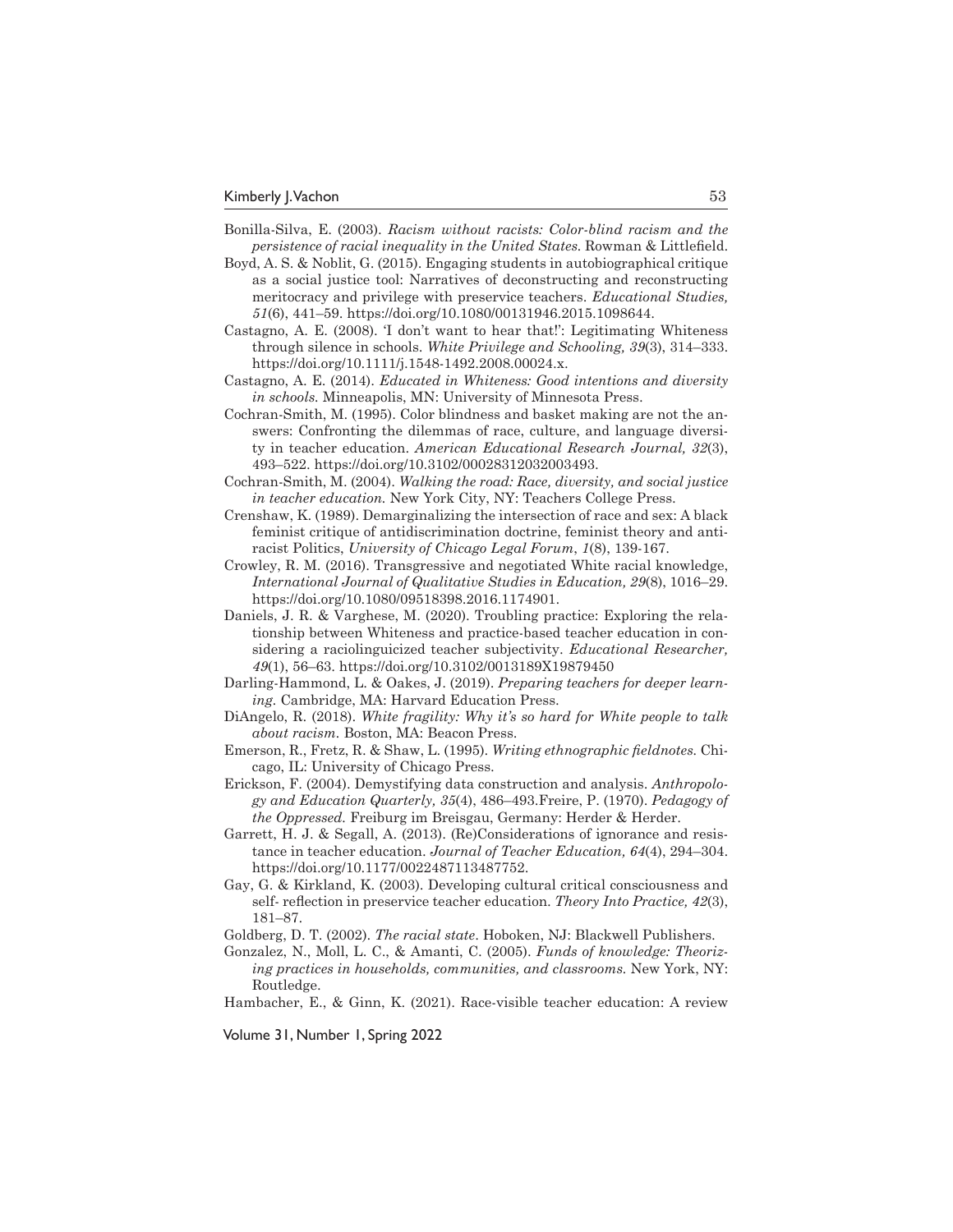of the literature from 2002 to 2018. *Journal of Teacher Education, 72*(3), 329–341. https://doi.org/10.1177/0022487120948045

- Hytten, K. & Adkins, A. (2001). Thinking through a pedagogy of Whiteness. *Educational Theory, 51*(4).
- Jupp, J. C., Berry, T. R., & Lensmire, T. J. (2016). Second-wave white teacher identity studies: A review of White teacher identity literatures from 2004 through 2014, *Review of Educational Research, 86*(4), 1151–91. https://doi. org/10.3102/0034654316629798.
- Kohli, R., Dover, A. G., Jayakumar, U. M., Lee, D., Henning, N., Comeaux, E., Nevárez, A., Hipolito, E., Carreno Cortez, A., & Vizcarra, M. (2022). Toward a healthy racial climate: Systemically centering the well-being of teacher candidates of color. *Journal of Teacher Education, 73*(1), 52–65. https://doi.org/10.1177/00224871211051980
- Ladson-Billings, G. (1995). But that's just good teaching! The case for culturally relevant pedagogy. *Theory into Practice, 34*(3), 159-165.
- LeCompte, M.D. (2000). Analyzing qualitative data. *Theory Into Practice*, *39*(3), 146-154.
- Leonardo, Z. & Boas E. (2013). Other kids' teachers: What children of color learn from White women and what this says about race Whiteness and gender. In M. Lynn and A. Dixson *Handbook of critical race theory in education*, (313-324). New York, NY: Routledge.
- Leonardo, Z. (2009). *Race, Whiteness, and education.* Routledge.
- Lensmire, T. J. (2010). Ambivalent white racial identities: Fear and an elusive innocence, *Race Ethnicity and Education,* 13(2), 159–72. https://doi. org/10.1080/13613321003751577.
- Linde, C. (1993). *Life stories: The creation of coherence.* Oxford, UK: Oxford University Press, Inc.
- Lipsitz, G. (1998). *The possessive investment in Whiteness: How White people profit from identity politics.* Philadelphia, PA: Temple University Press.
- McIntosh, P. (1992). White privilege and male privilege: A personal account of coming to see correspondences through work in women's studies. In Margaret Andersen and Patricia Hill Collins (Eds.), *Race, class, and gender: An anthology* (pp. 70-81). Belmont, CA: Wadsworth Publishing.
- McLaren, P. (1998). Whiteness is. . . the struggle for postcolonial hybridity. In J. Kincheloe, S. Steinberg, N. Rodriguez, and R. Chennault (Eds.), *White reign* (pp. 63-75). New York, NY: St. Martin's Griffin.
- Milner IV, H. R. (2007). Race, culture, and researcher positionality, *Educational Researcher*, *36*(7), 388-400, DOI: 10.3102/0013 I 89X0730947.
- National Center for Education Statistics (2019). *Indicator 6: Elementary and secondary enrollment.* Retrieved from https://nces.ed.gov/programs/raceindicators/indicator\_RBB.asp
- National Center for Education Statistics. (2018). *Fast facts: Race/ethnicity of college faculty.* https://nces.ed.gov/fastfacts/display.asp?id=61#:~:text=Of%20all%20full%2Dtime%20faculty,females%2C%20Hispanic%20 males%2C%20and%20Hispanic
- Ohito, E. O. (2016). Making the emperor's new clothes visible in anti-racist teacher education: Enacting a pedagogy of discomfort with White preser-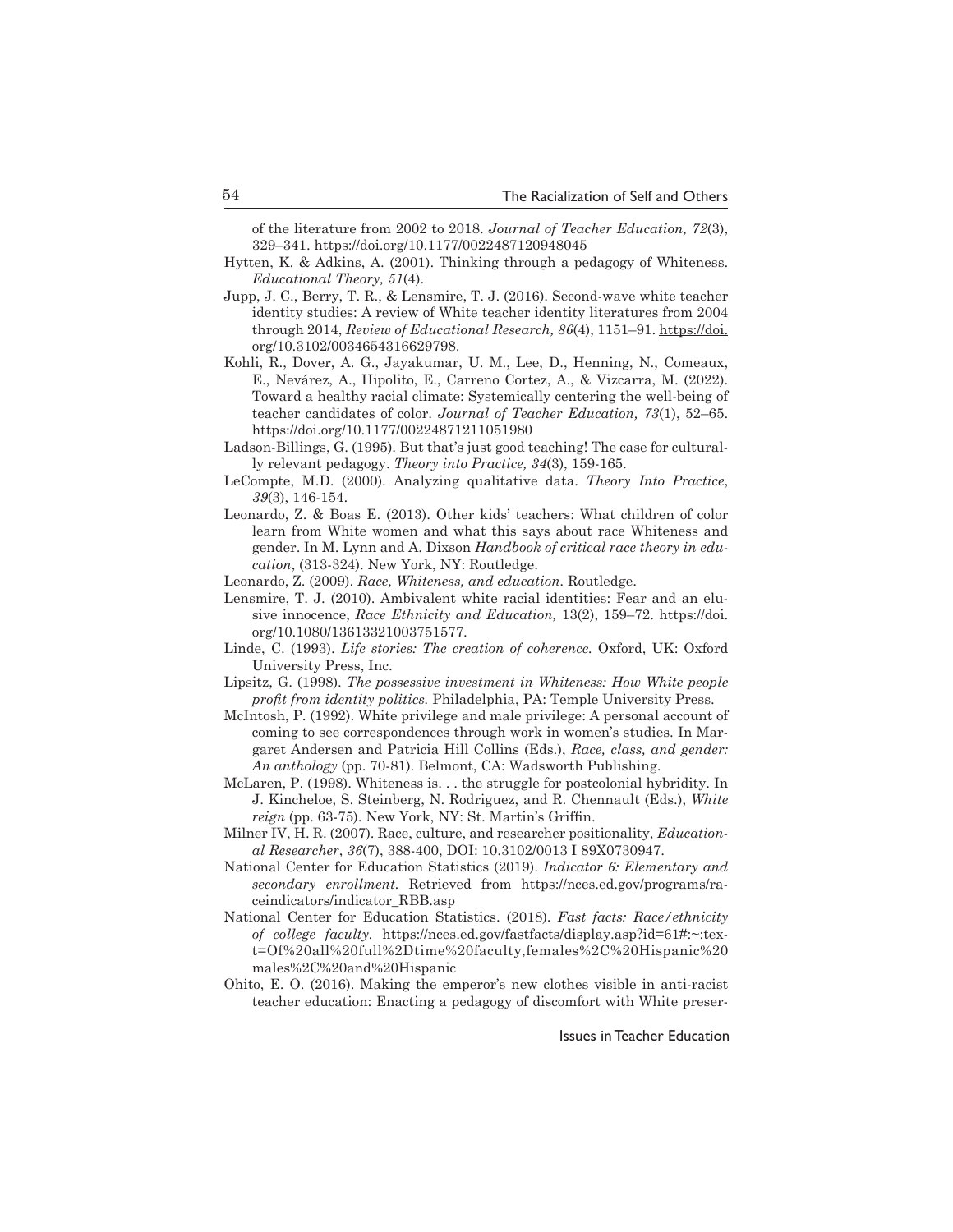vice Teachers, *Equity & Excellence in Education, 49*(4), 454–67. https:// doi.org/10.1080/10665684.2016.1226104.

- Omi, M., & Winant, H. (1994). *Racial formation in the United States: From the 1960s to the 1990s* (2nd ed.). New York, NY: Routledge.
- Philip, T. M. & Benin, S.Y. (2014). Programs of teacher education as mediators of White teacher identity, *Teaching Education, 25*(1), 1-23, DOI: 10.1080/10476210.2012.743985
- Philip, T. M., Souto-Manning, M., Anderson, L., Horn, I., Andrews, D. J. C., Stillman, J., & Varghese, M. (2018). Making justice peripheral by constructing practice as "core": How the increasing prominence of core practices challenges teacher education. *Journal of Teacher Education, 70*(3), 251–264. https://doi.org/10.1177/0022487118798324.
- Picower, B. (2009). The unexamined Whiteness of teaching: How White teachers maintain and enact dominant racial ideologies. *Race Ethnicity and Education, 12*(2), 197–215. https://doi.org/10.1080/13613320902995475.
- Pollock, M. (2004). *Colormute: Race talk dilemmas in an American school.*  Princeton, NJ: Princeton University Press.
- Ray, V. (2019). A theory of racialized organizations. *American Sociological Review, 84*(1), 26-53.
- Shenton, A.K. (2004). Strategies for ensuring trustworthiness in qualitative research projects, *Education for Information, 22*, 63-75.
- Shulman, L. S. (1986). Those who understand: Knowledge growth in teaching. *Educational Researcher, 15*(2), 4-14.
- Sleeter, C. E. (2001). Preparing teachers for culturally diverse schools: Research and the overwhelming presence of Whiteness. *Journal of Teacher Education, 52*(2), 94–106. https://doi.org/10.1177/0022487101052002002.
- Sleeter, C. and Zavala, M. (2020). *Transformative ethnic studies in schools: Curriculum, pedagogy and research.* New York, NY: Teachers College Press.
- Tuck, E. & Yang, K. W. (2014). Introduction*.* In *Youth Resistance Research and Theories of Change.* (1-23). New York, NY: Routledge.
- Twine, F. W. & Gallagher, C. (2008). The future of Whiteness: A map of the "third wave." *Ethnic and Racial Studies, 31*(1), 4-24.
- Utt, J., and Tochluk, S. (2020). White teacher, know thyself: Improving anti-racist praxis through racial identity development. *Urban Education, 55*(1), 125–152. https://doi.org/10.1177/0042085916648741
- Varghese, M., Daniels, J. R., and Park, C. C. (2019). Structuring Disruption Within University-Based Teacher Education Programs: Possibilities and Challenges of Race-Based Caucuses. *Teachers College Record, 121*(6), 1–34.
- Villegas, A. M. and Lucas, T. (2002). Culturally responsive teachers: Rethinking the curriculum, *Journal of Teacher Education, 53*(20), 20-32. DOI: 10.1177/0022487102053001003.
- Weiss, S. (2002). How teachers' autobiographies influence their responses to children's behaviors, *Emotional and Behavioural Difficulties, 7*(2), 109– 27. https://doi.org/10.1080/1363275020050710.